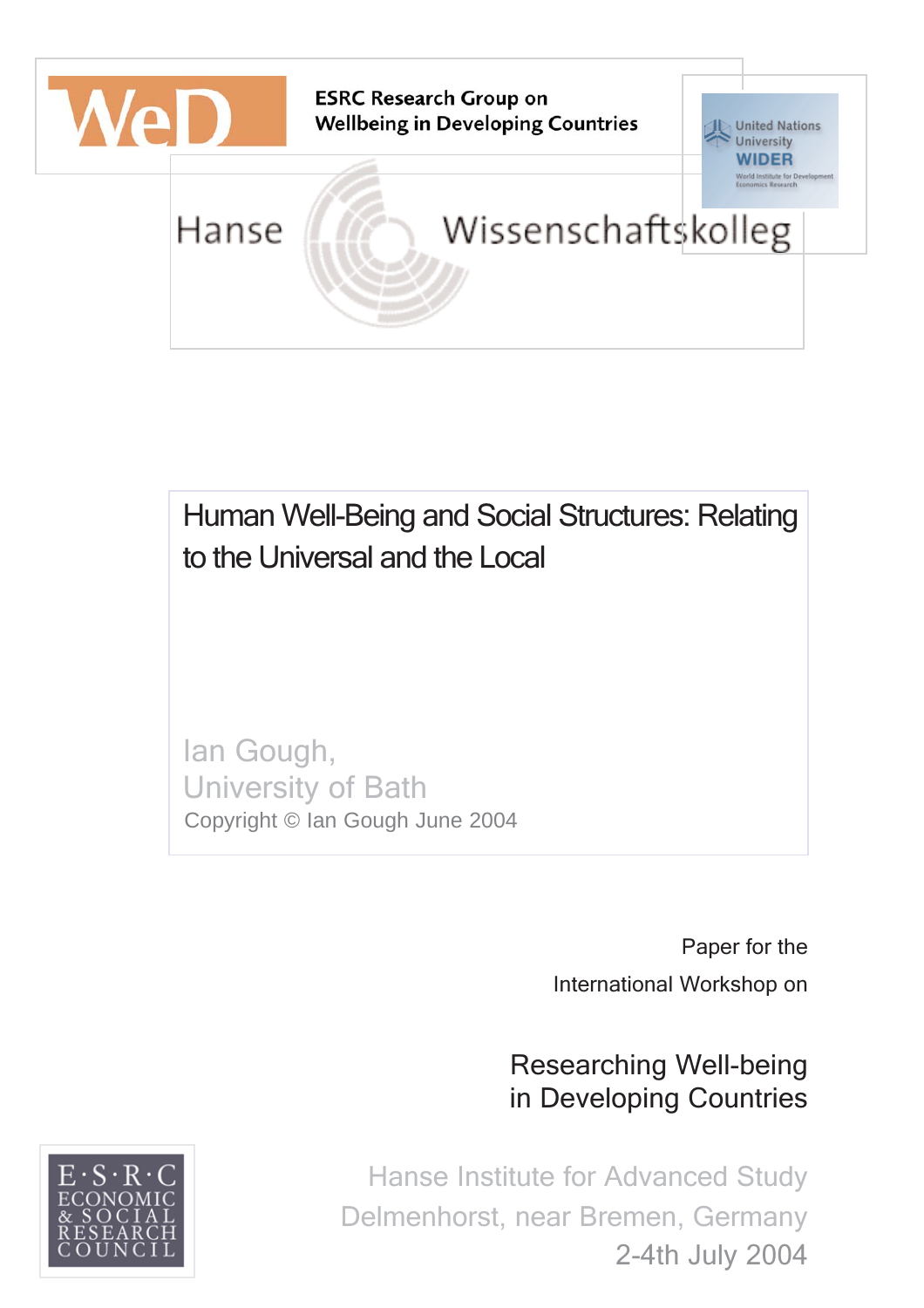## **HUMAN WELL-BEING AND SOCIAL STRUCTURES: RELATING THE UNIVERSAL AND THE LOCAL**

**Ian Gough**, Deputy-Director, ESRC WeD, University of Bath

'The great struggles of the twentieth century between liberty and totalitarianism ended with a decisive victory for the forces of freedom and a *single sustainable model* for national success: freedom, democracy and free enterprise' (US National Security Strategy 2002,  $p.1$  $p.1$ <sup>1</sup>

'There are no local solutions to globally generated troubles' Zygmunt Bauman, Identity.

## **INTRODUCTION**

 $\overline{a}$ 

There remains a deep contradiction between the domination of post-modernism and cultural relativism in intellectual life and the universalism and globalism dominant in the real world of institutions and politics. This paper probes that fault-line.<sup>[2](#page-1-1)</sup> It does so in an unashamedly academic way by reviewing theoretical literature and developing arguments.

It is divided into three parts following this introduction. The first part looks at human wellbeing and is itself in divided into three. First, it sets out the intellectual case for a universalist understanding and appreciation of all people's capabilities and needs which, at whatever remove, underpin such global initiatives as the Millennium Development Goals. Then it rehearses the case for localism, respect for people's values and knowledges, the 'understanding of understandings'. The third section considers and evaluates theoretical attempts to communicate between the universal and the local and at ways of reconciling the two. Part two turns to the world of institutions and structures. There is a case for adopting a similar structure here but theories of globalisation as a universal trajectory and critiques these. Then it moves on to expound and defend multilevel and middle-range frameworks, in particular the regime paradigm for understanding the generation of welfare, illfare, security and insecurity in the contemporary world. The paper concludes by bringing together the two perspectives advocated and favoured in the paper and sketching out their mutual support and interactions. It concludes by restating the case for critical autonomy as a universal basic need, coupled with participation and diverse middle-range structures to foster its enhancement.

Since at least Max Weber's (1921/1972:4) distinction between *Erklären* and *Verstehen*, two fundamental approaches can be distinguished in the social sciences (Nussbaum 1993:233). On the one hand an attempt to develop social sciences in the manner of natural sciences, understanding outcomes detached from the self-understandings of people in social contexts. In the hands of economists this generates simple but powerful concepts and measures of human well-being in terms either of revealed preferences or of purchasing power over commodities. On the other hand, stands a hermeneutic

<span id="page-1-0"></span><sup>&</sup>lt;sup>1</sup> Cited by Timothy Garton Ash, 'Beyond the West', Guardian 10/6/04. My italics.

<span id="page-1-1"></span> $<sup>2</sup>$  Thanks to Laura Camfield, James Copestake, Allister McGregor and Robert )'Brien for</sup> comments on an earlier version.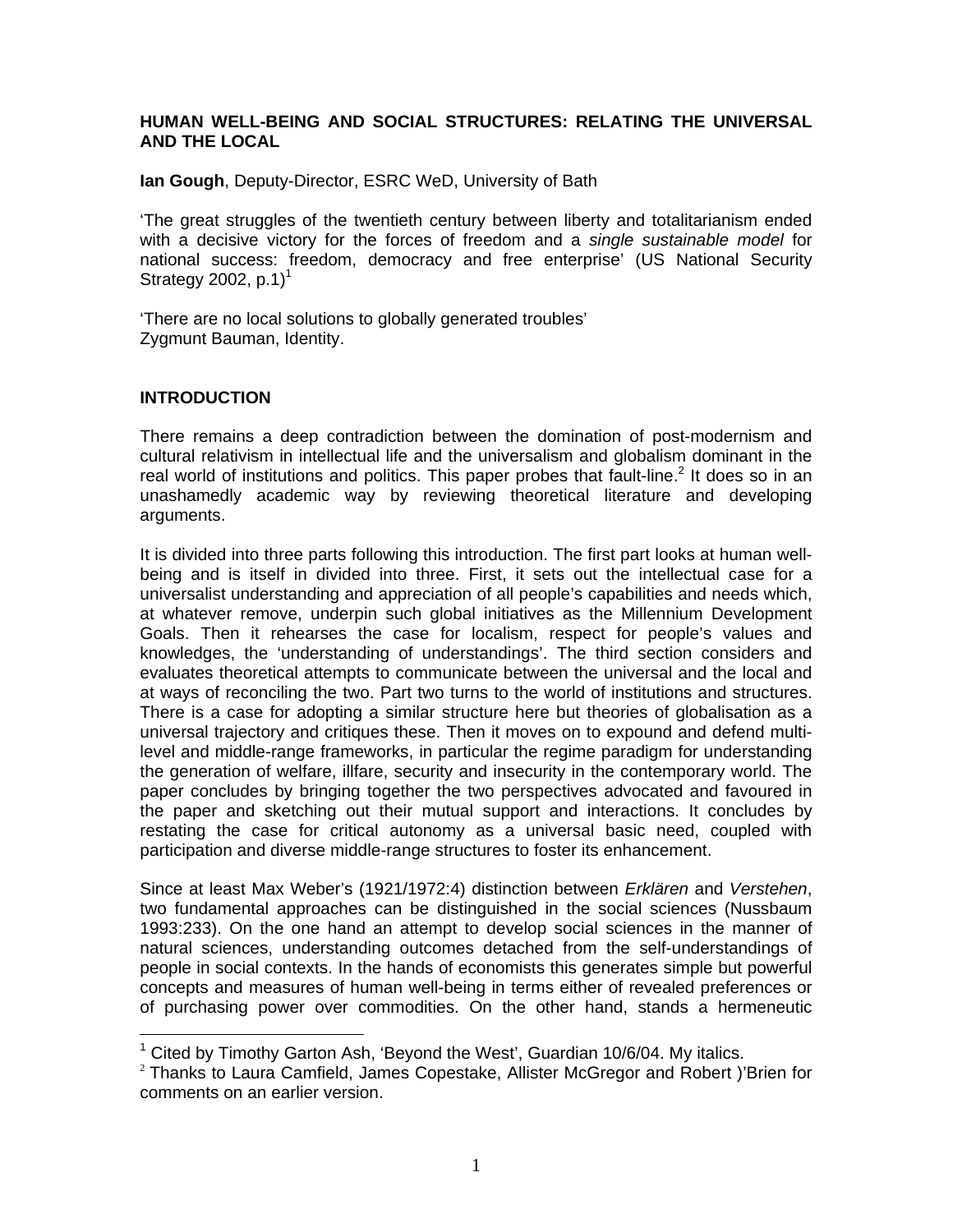approach which brings people's own self-interpretations centre-stage, in the manner of much anthropology and cultural studies. Writing of developments in the study of history, Hobsbawm (2002: 294) notes that the latter perspective gained ground some time in the early 1970s: there was a turn 'from structure to culture, from Braudel to Geertz, from analysis to description, from telescope to microscope' (Hobsbawm 2002: 294). Despite a regular barrage of criticism it is hard not to conclude that this remains the case today.

Yet when we turn to the real world of institutions, politics and power a quite different 'story' dominates.<sup>[3](#page-2-0)</sup> Globalisation is perceived as a structural force bending practices, cultures, localities and groups across the world. The dominant economic version argues that the power of capital (whether structural or voice-based) is winning out and constraining agents and autonomy across the world, states are losing their capacities to govern and the result is a relentless race to the bottom in everything from cultural preferences to labour and living standards. In the world society version a more Durkheimian process is at work as global norms and discourses are imported into every national setting, whatever the mismatch with reality. Again, despite numerous attempts to critique this structuralist understanding, it remains prevalent among both globaphiles and globaphobes.

Thus the two discourses – on the nature of wellbeing and on the institutions, processes and policies that affect wellbeing in developing countries – are disconnected. This disadvantages people in the developing world, and notably the poor, for two reasons. First, they are deprived of influence over arguments about universal and global goals. Second, they are deprived of influence over arguments about local and place-specific means and policies.

If, as I have argued with Len Doyal, basic human needs are universal but need satisfiers are place- and time-specific, then the ability to influence collective understanding of both is lost. The former is lost because, due to the bias towards cultural relativism, all talk of human universals is modernist, imperialist, Western. The latter is lost because in practice powerful global agencies promulgate and implement 'one size fits all' policies that ignore local realities on the ground. In this topsy-turvy world, core values and needs are relative and local, while means and policies are global and universal. This paper seeks to challenge this worldview.

## **HUMAN WELLBEING**

## **The universal**

The idea that all humans share characteristics and capacities in common is well-founded yet remarkably difficult to conceptualise and operationalise. In an extensive range of writings, Amartya Sen (1982, 1984, 1985, 1999) identifies functionings as what a person manages to do or to be, and capabilities as the different combinations of beings and doings she or he is able to achieve. Sen has applied this framework in empirical studies of famine and illiteracy, for example. However, he is loath to concretely specify a list even of basic functionings and is wary of challenging 'local, internal conceptions of wellbeing in the name of participation. Sabina Alkire's recent book *Valuing Freedoms* (2002) reveals both the richness and the intractabilities of this approach.

<span id="page-2-0"></span>**EXECUTE:**<br><sup>3</sup> I am indebted to Chris Holden for this insight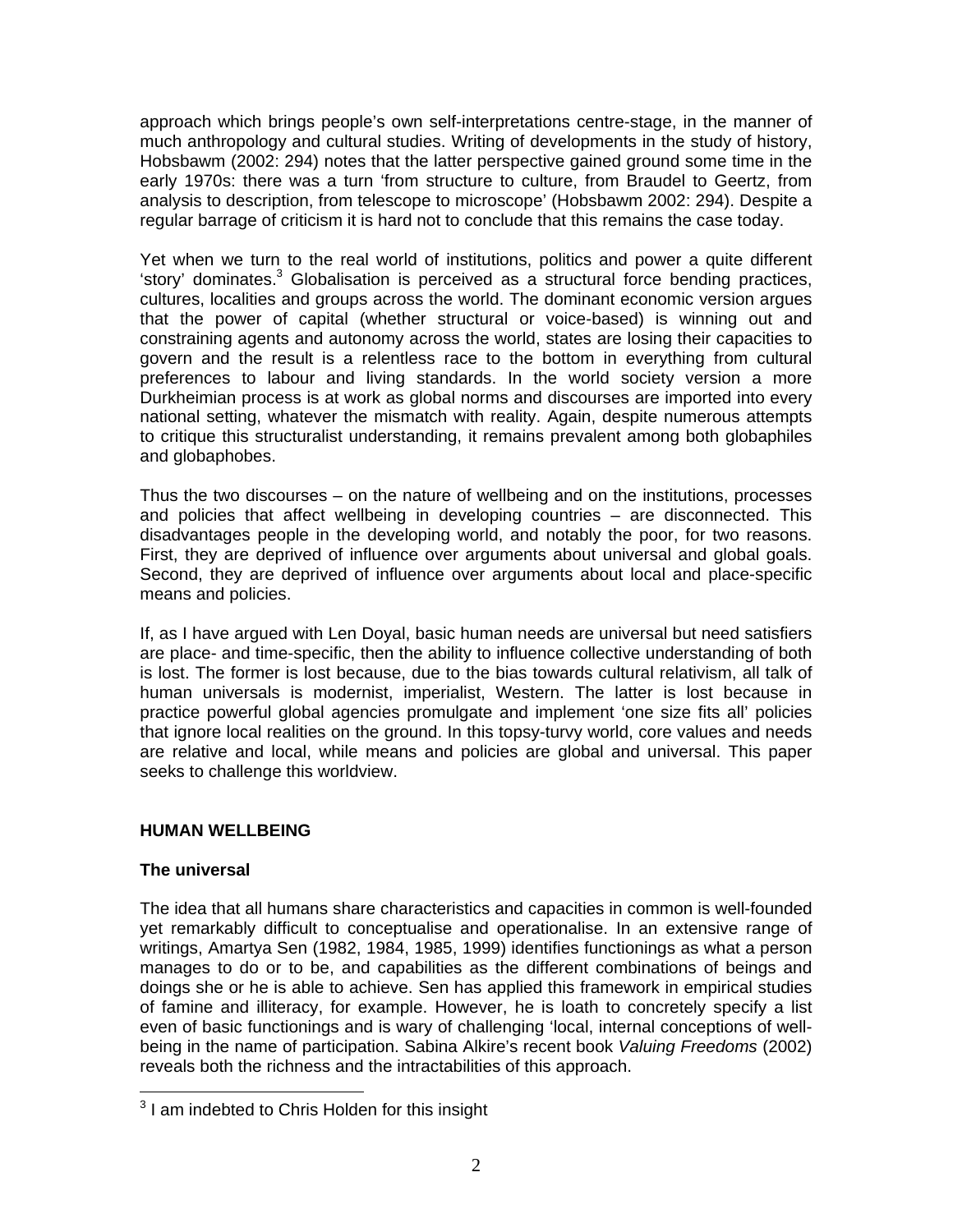Martha Nussbaum has developed an alternative 'thick' neo-Aristotelian notion of human capabilities which both parallels and differs from Sen (Nussbaum 2000). She extols a broad vision of human flourishing and is prepared to identify a lengthy cross-cultural list of human 'functional capabilities'. In applying her perspective, she has skilfully and eloquently confronted these with the political dilemmas of deprived groups, especially of women in India. However, the foundations of her approach are controversial and its potential for securing cross-cultural consensus is thus far unproven.

In *A Theory of Human Need* (1991) Len Doyal and I identify a conceptual space of universal human need, recognize cultural variety in meeting needs, but aim to avoid subordinating the identification of needs to such cultural contexts. Starting from an explicit critique of cultural relativism we claim to develop a universal, objective conception of human welfare. The argument is explicitly hierarchical and moves in the following stages (Doyal and Gough 1991, chapters 4, 8; Gough 2003, 2004).

We begin by distinguishing between *needs* and *wants*, according to the nature of the goals referred to. Need refers (implicitly if not explicitly) to a particular category of goals which are believed to be universalisable, whereas wants are goals which derive from an individual's particular preferences and cultural environment. The universality of need rests upon the belief that if needs are not satisfied then serious harm of some objective kind will result. We define serious harm as fundamental disablement in the pursuit of one's vision of the good, whatever the nature of that vision. It is not the same as subjective feelings like anxiety or unhappiness. Another way of describing such harm is as an impediment to successful social participation. Whatever the time, place and cultural group we grow up and live in, we act in it to some extent. We argue that we build a self-conception of our own capabilities through interacting with and learning from others. It follows that participation in some form of life without serious arbitrary limitations is a fundamental goal of all peoples.

This enables us, second, to define *basic needs* as those universal preconditions that enable such participation in one's form of life. We identify these universal prerequisites as physical health and autonomy. Survival, and beyond that a modicum of physical health, is essential to be able to act and participate. But that is not enough. Humans, distinct from other species, also exhibit autonomy of agency – the capacity to make informed choices about what should be done and how to go about doing it. This is impaired, we go on to argue, by severe mental illness, poor cognitive skills, and by blocked opportunities to engage in social participation. At a higher level, we can talk of *critical* participation – the capacity to situate the form of life one grows up in, to criticise it and, if necessary, to act to change it. This more dynamic type of participation requires a second-order level of *critical autonomy*. Without critical autonomy, the ability of human societies to adapt to changes in their environment would be gravely weakened.

Accepting that these common human needs can be met in a multitude of different ways by an almost infinite variety of specific 'satisfiers', we go on, thirdly, to identify those characteristics of need satisfiers that everywhere contribute to improved physical health and autonomy. These we label 'universal satisfier characteristics', or *intermediate needs* for short. We group these characteristics into the following categories: adequate nutritional food and water, adequate protective housing, nonhazardous work and physical environments, appropriate health care, security in childhood, significant primary relationships, physical and economic security, safe birth control and childbearing, and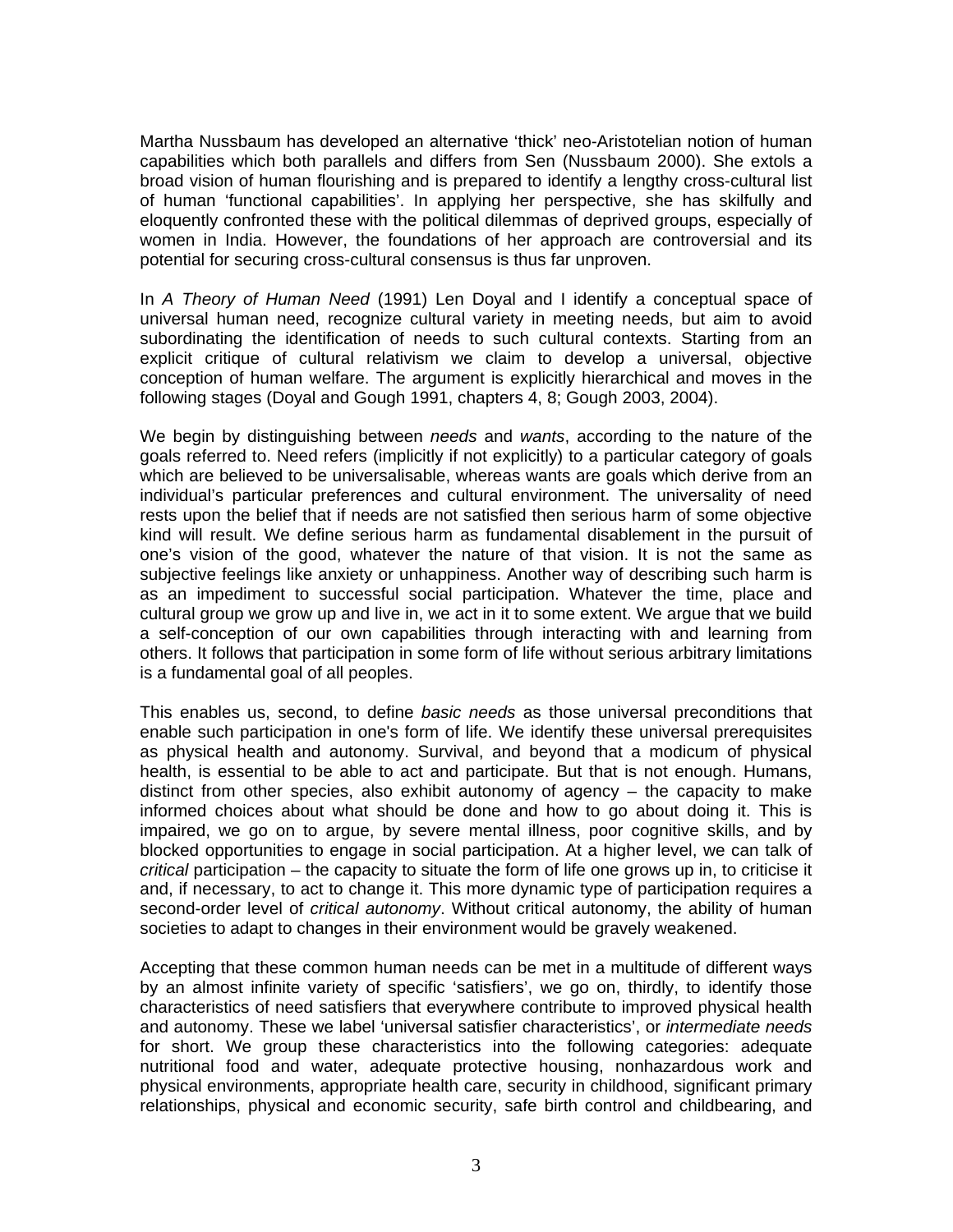<span id="page-4-0"></span>appropriate basic and cross-cultural education. All eleven are essential to protect the health and autonomy of people and thus to enable them to participate to the maximum extent in their social form of life. These 'intermediate needs' are based on the codified knowledge of the natural and social sciences.. This knowledge changes and typically expands through time – today often at dizzying speeds – through time. We are comfortable to acknowledge that humans as a species have made and continue to make progress in their capacity to understand and satisfy their needs (Doyal and Gough 1991:111). The concept of human need we develop is historically open to such continual improvements in understanding. We thus end up with a hierarchical list of concepts embracing basic and intermediate needs, all of which purport to be universal and crosscultural.

However, when identifying specific *need satisfiers*, this common codified knowledge must be complemented by the experientially grounded local knowledge of people in specific contexts. Normatively, if need satisfaction is to be optimized, all groups with knowledge about this context should have the ability to participate in research into need satisfiers and to contribute to policy-making. We conclude that any rational and effective attempt to resolve disputes over needs 'must bring to bear both the codified knowledge of experts and the experiential knowledge of those whose basic needs and daily life world are under consideration .. It requires a *dual strategy of social policy formation* which values compromise, provided that it does not extend to the general character of basic human needs and rights' (Doyal and Gough 1991:141).

Our theory of human need perhaps sits between the Sen and Nussbaum approaches (Gough 2003). By expounding a thin derivation, and by distinguishing autonomy of agency from critical autonomy, it recognises cultural differences within a universalist framework, but by positing universal satisfier characteristics and recognising our collective understanding of these it provides a potentially richer framework for conceiving and measuring human well-being.

But all three lend support to common criteria and indeed some common measures of objective well-being. These include most of the Millenium Development Goals, such as: to reduce infant and child mortality rates, maternal mortality rates, to provide access for all who need reproductive health services, to reduce the proportion of people living in extreme poverty, to enroll all children in primary school by 2015 and to eliminate gender disparities in primary and secondary education by 2005.

Such universalist perspectives on wellbeing have been challenged on at least three grounds: their individualism, objectivism, and paternalism (eg. Tao and Drover 1997; Menon, 2002). I address only the last here. Do not such approaches not imply that we, or Western philosophy, or experts, know best? Any simplistic criticism along these lines can be countered in two ways. First, all recognise the role of wide participation and experiential knowledge in understanding needs and need satisfiers. Second, and more generally, our substantive theory outlined above is complemented by a procedural theory, drawing on Habermas and Rawls, which specifies desirable social procedures and institutions to permit effective debate and decisions on identifying needs and satisfiers in specific contexts. $4$ 

 $\overline{a}$ <sup>4</sup> The absence in our theory of Sen's important distinction between functionings and capabilities weakens our own democratic and consensual intent. The functioning/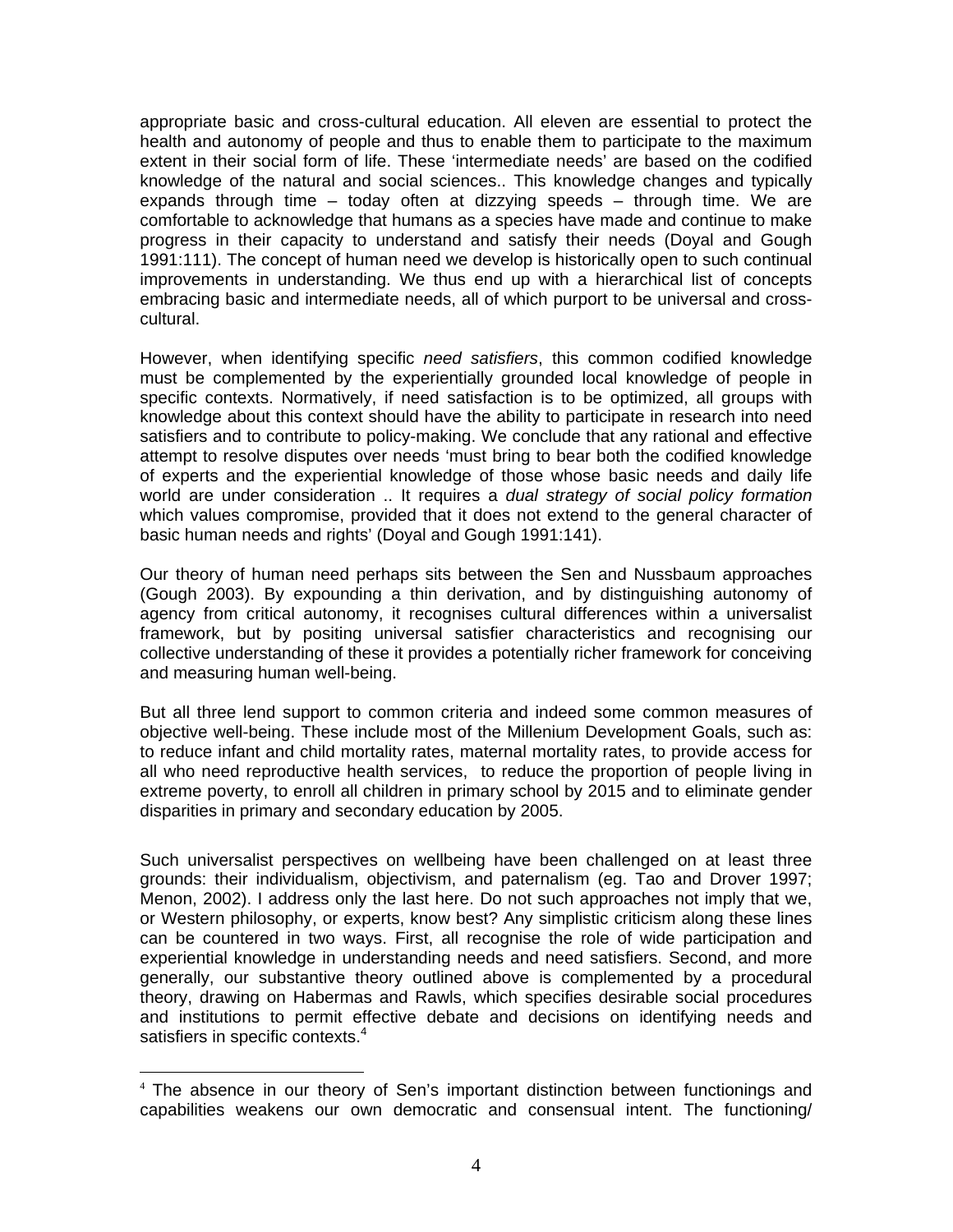Yet, this still leaves unanswered the question: 'who are the "we"?' From what external standpoint do such universalist argument stem? Too often the implicit assumption is that there is some invariant external scientific or normative standpoint: in Nagel's ( ) terms, 'a view from nowhere'. On the contrary, as Myrdal (1962) put it, 'a view is only possible from a viewpoint'. This issue is addressed below.

## **The Local**

 $\overline{a}$ 

Geertz's (1983:4) contention that 'the shapes of knowledge are always ineluctably local, indivisible from their instruments and their encasements' entails a hermeneutic approach to understanding well-being; the 'understanding of understanding'. It eschews common criteria of well-being in favour of local, bottom-up understandings. This points to a third dimension of well-being, beyond both the objective conception outlined above, and the individual-subjective conception as measured by psychologists, quality of life researchers, the new 'economics of happiness' and others.<sup>[5](#page-5-0)</sup> This third dimension is the 'relational' and concerns itself with the way subjective perceptions and objective outcomes are constituted through social interaction and cultural meanings – with how people experience wellbeing as a whole (White and Pettit 2004: 4).<sup>[6](#page-5-1)</sup>

This supports participatory approaches to researching wellbeing - from the Participatory Rural Appraisal exercises from the late 1980s to the World Bank's Participatory Poverty Assessments and *Voices of the Poor* study (Narayan et al 2000a and b). The case for participatory approaches is strong. It includes both intrinsic arguments (from Freire's 'conscientisation', through empowerment to the modern concern with voice), and instrumental arguments (participation taps the experiential local knowledge of the poor rather than relying on outsiders 'bussed in' for a few days). It has generated new understandings, for example the significance of gender in influencing both values and knowledge (White and pettit). I return to some of these issues below.

However, there are also fundamental problems faced whenever, in such research, the universal is replaced by the local, 'the telescope for the microscope'. Participatory reseach can hide diversity and present a falsely homogenous view of the 'community' it is studying. This is a particular danger given its ancestry in community mobilisation and collective action. The facilitators 'are actively involved in *creating* that community, and the shared interpretation of reality that animates it' (White and Pettit 2004). This criticism is of course well recognised (Cooke and Kothari, ; Gulitt and Shah ). Some, such as Clark (2002), reject the use of focus groups and other collective methods precisely because they usually favour the voices of the powerful and well-connected over those of the poor and excluded.

However, the individual-focussed methods often advocated in their place face a different problem. Asking individuals about their values, expectations, preferences, achievements and satisfactions raises profound questions about what economists call 'adaptive preferences' and sociologists 'internalised common sense' or 'habitus'. The former refers

capability distinction would help the needs approach avoid lingering charges of paternalism.

<span id="page-5-0"></span><sup>&</sup>lt;sup>5</sup> Unfortunately there is not the space in this paper to consider this whole third realm of subjective well-being.

<span id="page-5-1"></span> $6$  The WeD programme at Bath is premised on this threefold conceptualisation of wellbeing - see www.welldev.org.uk/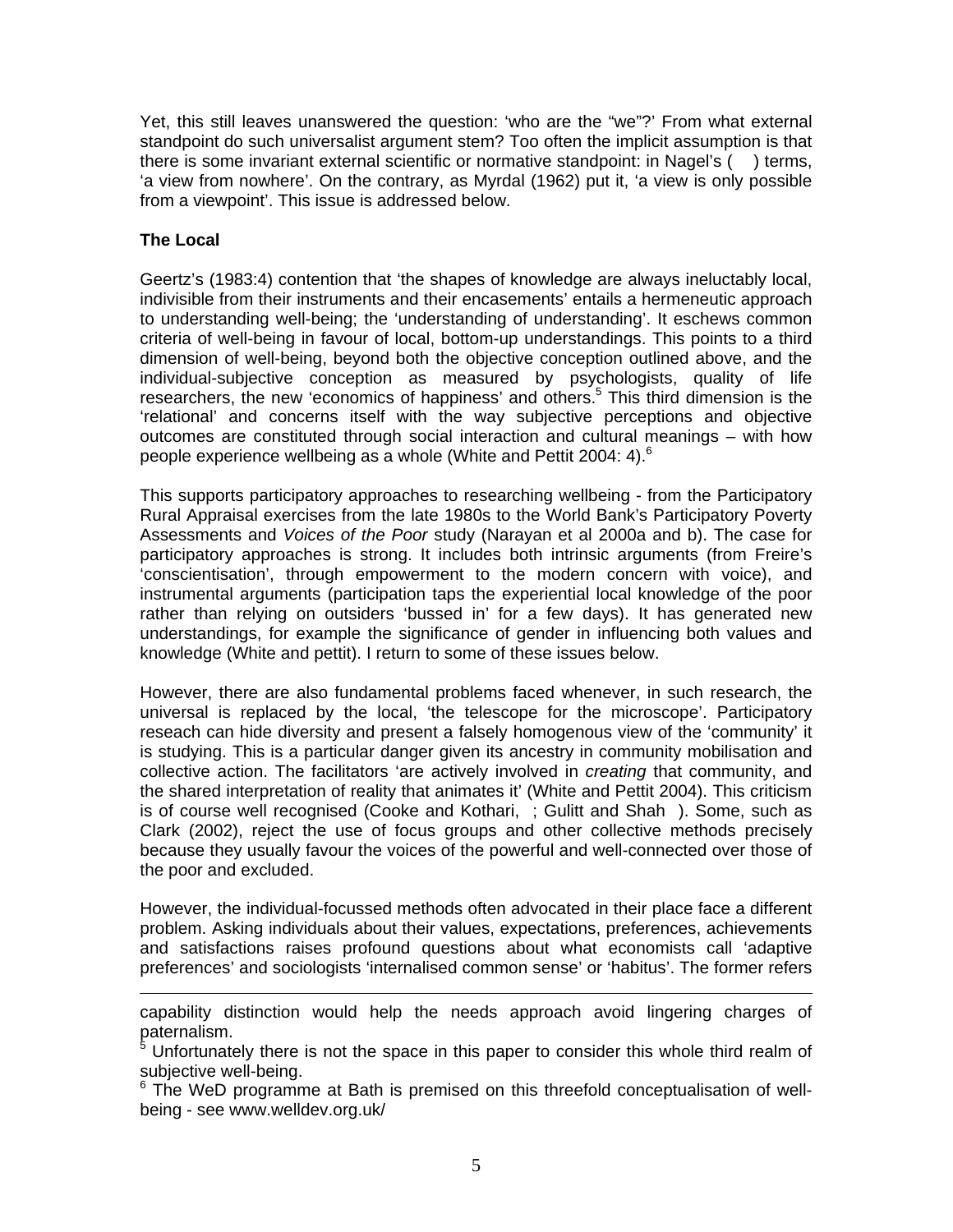to adaptations to local realities that are not consciously perceived. The latter to ways of seeing that are profoundly internalised and of which individuals-in-contexts are unaware. I return to these issues below.

Another, more practical problem with a strong localist approach to researching wellbeing is that it provides little guidance on how to compare or evaluate well-being across communities, cultures and nations. Hence this critique has had little impact on the work of international agencies, such as the World Bank and UNDP, and their research and policy agendas.

## **Reconciling the universal and the local**

Let me approach this from two directions: first from the local upwards and then from the universal downwards. Building on Sen's work and applying it to poverty reduction in poor countries Alkire (2002) distinguishes four merits of 'participatory processes', two of which we have already encountered. First, they have intrinsic value in empowering people and thus in enhancing what Sen calls 'agency achievement'. Second, they normally have instrumental value in generating a more accurate appraisal of local needs through tapping local sources of understanding.<sup>[7](#page-6-0)</sup> But third, they can have constructive effects. By this Sen and Alkire signal the way in which learning from one another can refine and reformulate values. In a collective process beliefs can be challenged by sceptics and critics within the community. Informed scrutiny and the subsequent acquisition of knowledge helps clarify what the group as a whole really wants. In a joint paper with Nussbaum Sen traces this back to Aristotle's argument that 'individual clarification and communal attachment' can be reconciled by a cooperative critical discourse (Nussbaum and Sen 1989).

The fourth and last case for participatory processes goes further still. It is that participation can have 'intransitive or reflexive effects' on identity and culture (Alkire 2002). This argument builds on Geertz. Development' is in part about introducing novel practices, but if this happens without participation the identity of the local culture may be undermined or destroyed. Since cultural beliefs are interlocking – they have a 'strain towards consistency' (Keesing 1974) - imported beliefs cannot be simply added on to existing beliefs. But participation can help integrate new beliefs into the identity or character of a community. An example from Thailand in 2002 concerns an 8 month project using participatory methods to produce emic indicators of happiness. A group of 'local intellectuals' who participated in this reported lasting effects on their happiness, values and behaviour. Moreover, Ryan and Deci's theories of motivation predict that integrating new beliefs, rather than incorporating them through introjection or external regulation, improves the quality of the experiences.<sup>[8](#page-6-1)</sup>

These arguments endorse Sen's disagreement with communitarianism - his unremitting insistence that all communities, even the most small and isolated, exhibit diverse viewpoints. There are always multiple identities, which permit learning and adaptation to new environmental demands. Participation is based on pluralism, but permits new identities to grow without being foisted from the outside.

<span id="page-6-0"></span> $7$  The 'normally' here refers to the distorting effect noticeable in 'societies with mafias' (Alkire 2002:133).

<span id="page-6-1"></span><sup>&</sup>lt;sup>8</sup> I am grateful to Laura Camfield for these points.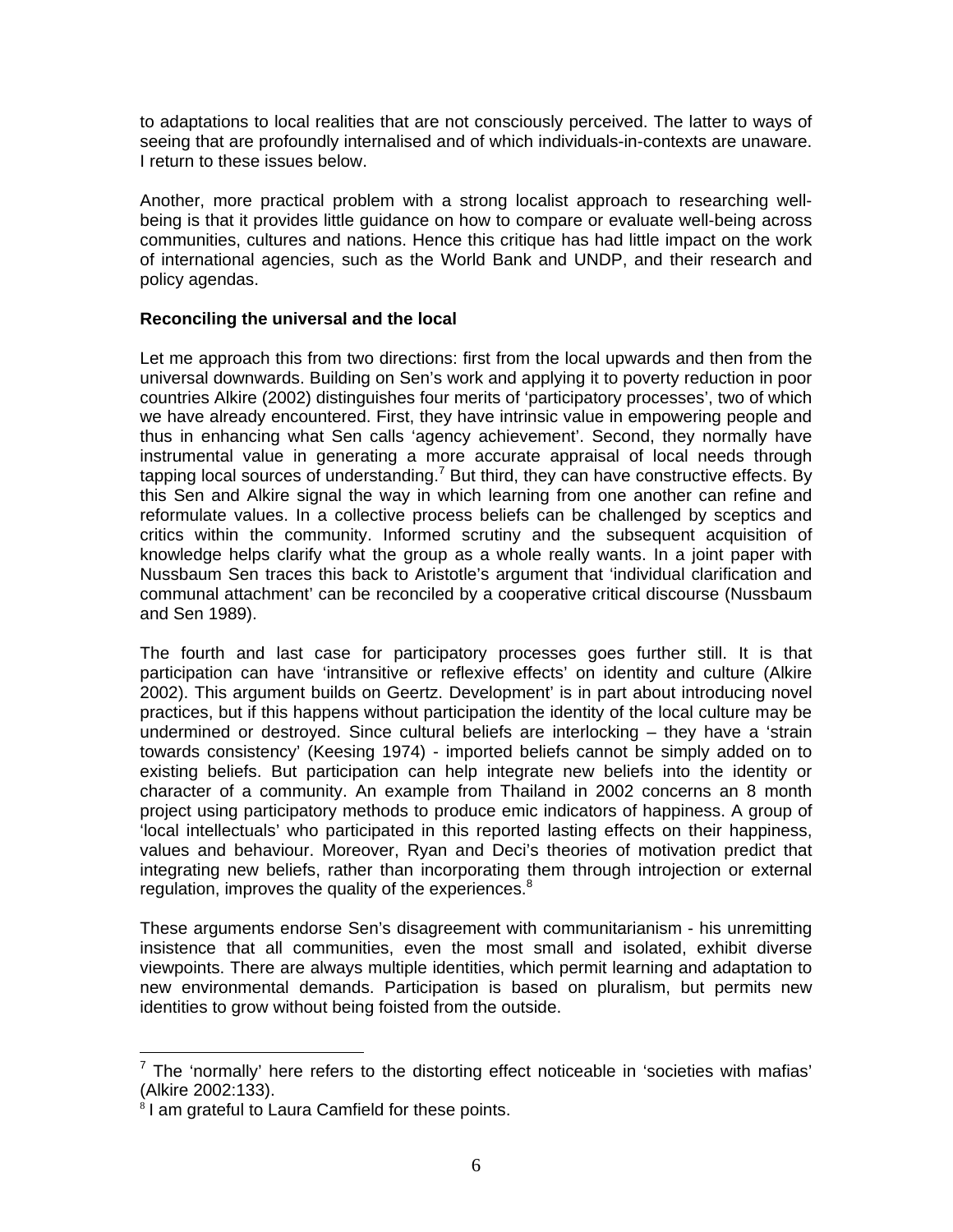This amounts to a sophisticated argument combining respect for local knowledges with recognition, indeed support for, change, improvement and development. But can this be combined with any outside viewpoint on well-being? Menon (2002: 164), in a critique of Nussbaum, questions this: '"Sensitivity to context", if it is to be more than a formula used to disguise universalism, must rigorously engage with context and with ideas produced within that context, even if universalism fails to survive in the process'. Citing Derrida, she claims that there is a violence involved in judging any persons in an idiom they do not share.

To address this I return to qualified universal arguments which explicitly reject the 'view from nowhere' approach. I will briefly mention two – the 'transitional objectivity' argument of Charles Taylor (1993) and Amartya Sen's case for 'positional objectivity' (1993).

Taylor, developing an argument of MacIntyre, assumes a post-modern stance of intense moral skepticism, the belief that moral differences cannot be arbitrated by reason. Accepting for the time being that arbitration by externally defined standards is impossible, he claims that *transitions between* one state and another can still be judged as gains or losses. Both he and Sen begin with the less controversial cases of observational, scientific and paradigmatic growth of understanding. The essential basis for a describing understanding B as superior to A is that B can explain more *and* explain A. Sen, comparing the Indian states of Kerala and Uttar Pradesh, illustrates this by examining the paradox that self-perceived morbidity is higher among groups with lower mortality. Building on Marx's notion of 'false conciousness' he explains that this illusion has an objective basis because declining mortality generates a heightened awareness of morbidity. From his perspective one can understand both the objective reality and the illusion.

But can this apply to *moral* transitions? Again both Taylor and Sen argue that, in certain circumstances, it can. For Taylor, even where there are diverse and incompatible moralities, there are 'resources in argument'. A hidden insight marginally present in all cultures (eg. the equal potential intellectual capacity of females and males) can be resurrected, fire new demands and challenge previous moral codes. Sen illustrates this with his examination of fine-grained differences of opinion within cultures. Every society contains its dissenters and skeptics. 'Arguments invoking cultural relativism typically operate on units that are much too gross'. Paradoxically, the more we approach the smallest groups and individuals, the more questionable becomes any notion of a holistic 'culture'[.9](#page-7-0)

Furthermore, since systemic and long-lasting moral codes claim consistency, participatory debate will frequently entail challenging the cosmology in which the broader codes are embedded. One example is the general trend 'towards a relatively greater *respect* for human beings, one by one, at the expense of previously recognized forms of social encapsulation'. This recognition of 'disencapsulated respect', claims Taylor, is among the most painful intellectual transitions for human beings. He concludes

'People can and do live human lives in all cultures. To be able to understand this sympathetically [ie. Across two or more cultures] … is to have a truer grasp of the human condition than that of people for whom alternative ways are utterly inconceivable … the step is an epistemic gain. People may be unhappier as a

<span id="page-7-0"></span><sup>&</sup>lt;sup>9</sup> This relates to the 'multiple identities' of peasants and other deprived groups in Peru, cited by Altimirano et al in this issue of GSP.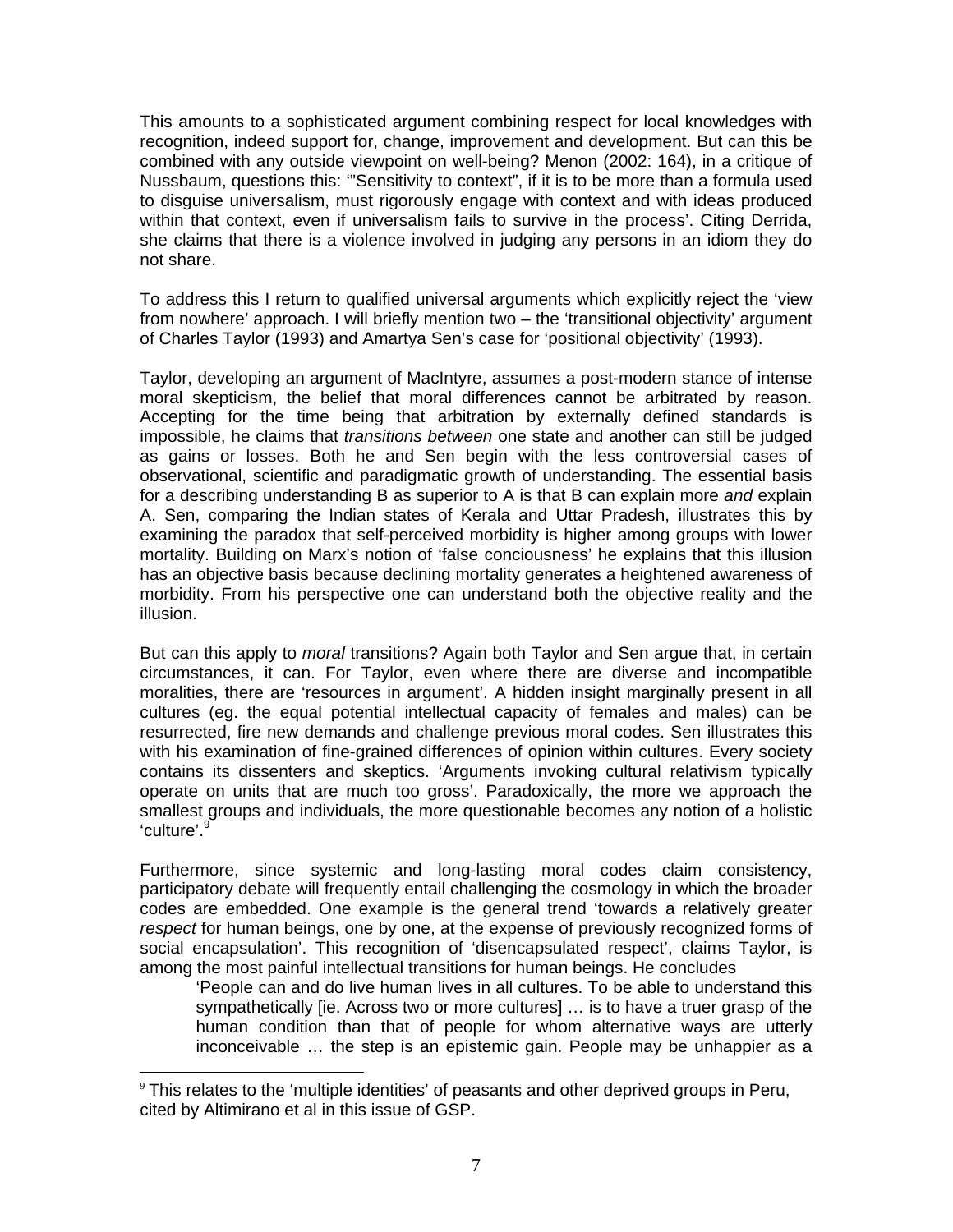result, and may lose something valuable that only unreflecting encapsulation gives you, but none of that would make this encapsulation any the less blind' (Taylor 1993: 229).

In conclusion, there remains a strong argument for a dynamic, positional objectivity in conceptualizing and researching well-being. This case is strengthened by the very processes of globalisation, including cultural interconnectedness and human migration, considered next.

## **SOCIAL STRUCTURES**

I turn now to the structures within which livelihoods are constructed and reproduced, lifeworlds lived, and wellbeing pursued. In the WeD framework we distinguish at least five levels here: the household, the community, the region, the nation and the supranational/ global. The aim is to understand how individuals are embedded in lifeworlds and lifeworlds within 'big structures' (Bevan 2004c). Yet at this level another and quite different 'story' dominates today: that of globalisation and homogenisation.

#### **Globalisation as a universal trajectory**

'*Globalisation'* is a protean term. It can encompass increasing global connectedness in governance, trade, finance, production, migration, communication, culture and the environment (Held et al 1999). A dominant idea is of increasing convergence, homogenization or isomorphism<sup>10</sup> across the globe. I consider here just two theorizations of globalisation: one dominant (economic globalisation) and one more subterranean (world society theory). Both have implications for social policy making and for the improvement of human well-being.

Economic globalisation embraces the spread of global connections in trade, direct investment, production, and financial markets. These four elements have appeared in roughly this order in the last two centuries of capitalist development, with trade taking off in the second half of the 19th century. However, the period from the mid-1980s has witnessed accelerating global integration on all fronts, with further tariff reductions, an escalation of foreign direct investment and a notable integration of financial markets. One feature of the present period is the enhanced power of capital compared with that of nation states and other actors in civil society such as trade unions. Farnsworth and I (Gough 2000, ch.4) argue that this reflects its greater *structural* power - the ability of business and finance to influence policy without applying direct pressure on government through their agents. This is based on 'exit' rather than 'voice'. Such theories have much in common with Marx's *Communist Manifesto* – 'Marx's revenge', according to Desai ( ).

One commonly alleged consequence is the diminishing capacities of nation states. 'Globalisation' is notably argued to constrain and undermine national welfare states where they exist, to stall their development elsewhere, to encourage 'social dumping' and to generate a 'race to the bottom'. The effects are claimed to operate via lower tax levels, labour standards, social expenditure ratios, coverage of social programmes, and income redistribution.

<span id="page-8-0"></span> $10<sub>1</sub>$ 10 Isomorphism: 'similarity in shape or structure in unrelated forms' (Chambers Dictionary).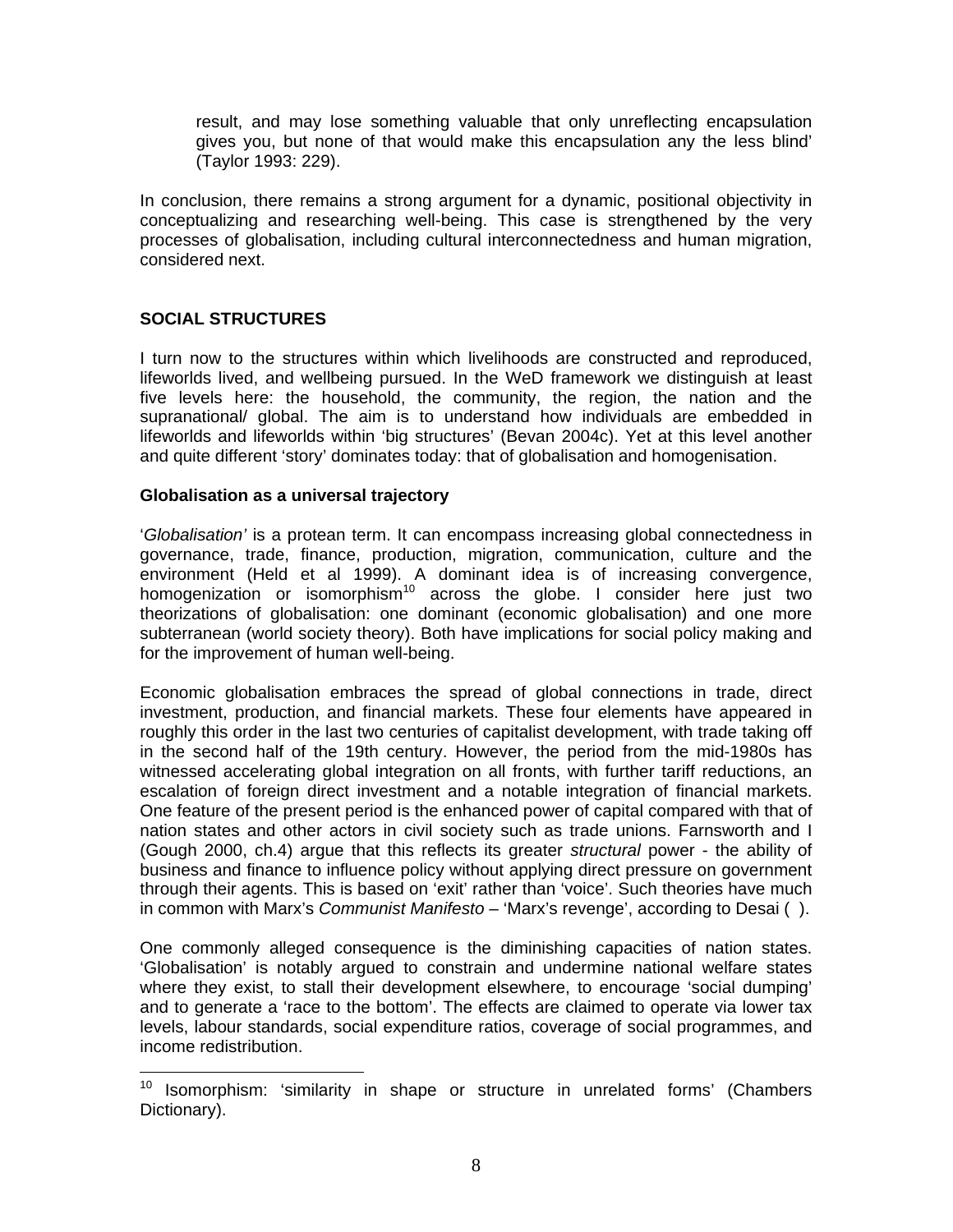In contrast, world society theory develops a more Durkheimian account, with different predicted consequences. According to Meyer et al (1997), global cultural and associational processes construct dominant worldwide models of reality. These cognitive and ontological models of reality increasingly shape the practices of actors, including nation states, in virtually all domains of rationalized social life. The result is a strong isomorphism in domains such as constitutional forms, individualized rights, schooling systems, techniques of economic management, population policies, formal commitments to gender equality, and so on. This collective world society is built on a 'massive array' of international associations, from professional bodies to the United Nations and global institutions.

One upshot is that the structures and practices of contemporary nation states are increasingly shaped by this world society. The autonomy of nation states is far less than commonly believed, but the paradoxical result is that the formal *capacities* of states across the world are expanded – the opposite to many globalisation arguments. Driven by the spread of rationalized models of social reality, promulgated by international organizations, national governments become more alike and extensive. However, since these universal policies 'helicoptered in' from above frequently mesh very poorly with the reality on the ground, the result is an 'extraordinary decoupling' of policies from implementation at grass roots level. For example, the standardized international model of schooling may not be efficient or functional in rural Africa. The enhanced capacities of states may not extend beyond the capital city, or even beyond a few ministries and international hotels therein (Meyer et al 1997).

Though very different, these theorizations of globalisation have one thing in common: the prediction of growing homogenization or isomorphism. Yet, both can and have been criticized. The evidence supporting economic globalisation, at least in its impact on Northern states, is remarkable by its absence (see Garrett, Swank etc). The conclusion, rather, is that economic globalisation pressures are usually mediated by domestic and international institutions, interests and ideas. This argument has been developed in relation to the advanced capitalist countries of the North, for example in the work of Scharpf (2000) and Rieger and Leibfried (2003). Now it is appearing in research into social policy reform in the transitional countries (eg Katherine) and the developing world (eg. Lee 1999 re labour standards, Gough 2001 re social policy in East Asia following the 1997 crisis).

Real social formations are not so simple nor so malleable. More useful here, we would argue, is a *middle*-range conceptualisation of institutions and regimes. To move to the opposite extreme and succumb to a purely local analysis would be to accept incomparable experiences and lifeworlds. Criticising the modern enthusiasm for local or in-group history, Hobsbawm writes:

'History needs mobility and the ability to survey and explore a large territory, that is to say the ability to move beyond one's roots. That is why we cannot be plants, unable to leave their native soil and habitat… in-group history written only for the group ('identity history') – black history for blacks, queer history for homosexuals, feminist history fro women only, or any kind of in-group ethnic or nationalist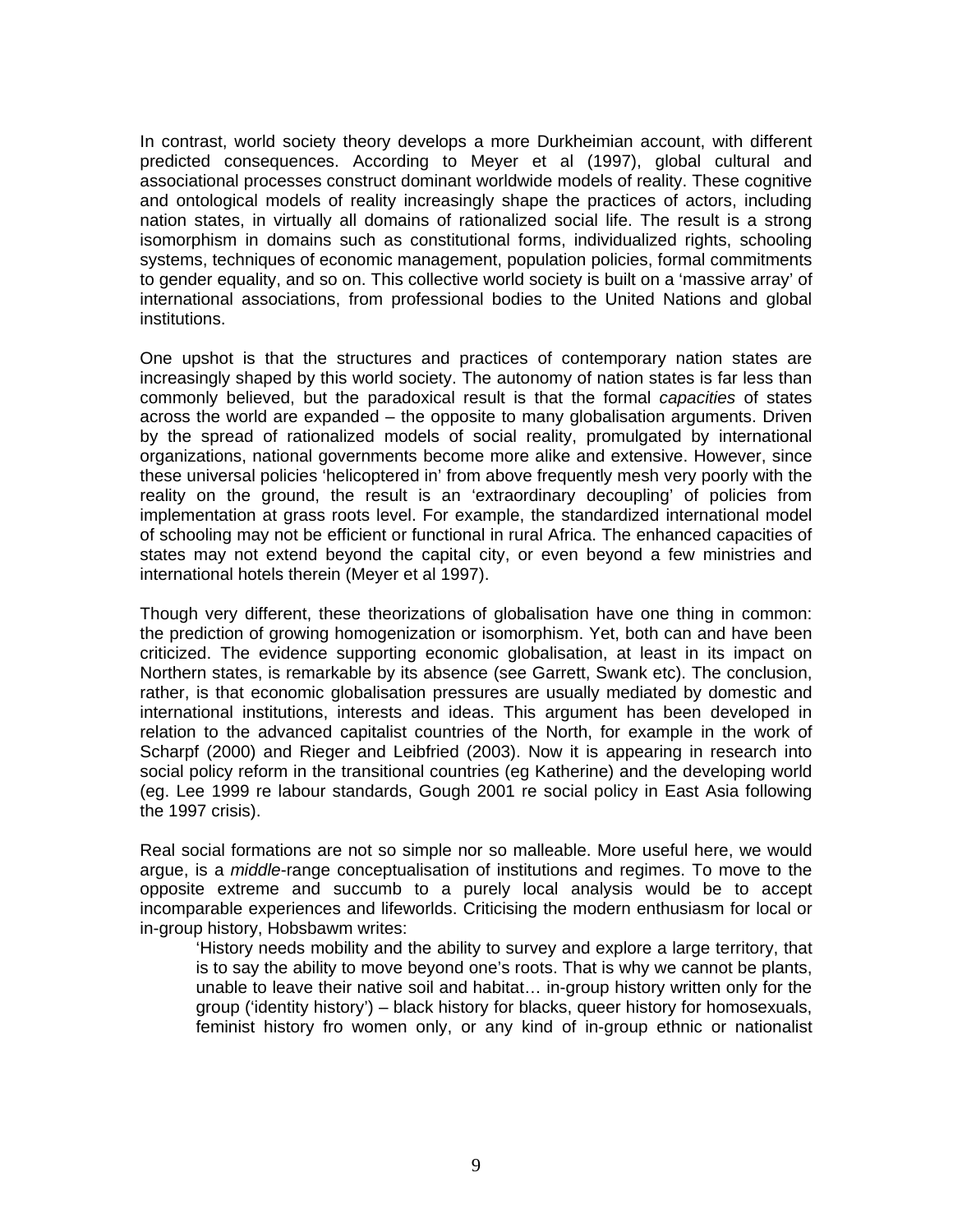history – cannot be satisfactory as history… No identity group, however large, is alone in the world' (2002: 415-417).<sup>11</sup>

Furthermore, the paradoxical counterpart to this worship of the local is the domination of the current hegemonic worldview and policy portfolios of the most powerful global players. Today these are the USA, the major international financial institutions, the leading intergovernmental groups (WB, IMF, WTO) and the G7. My second goal in this paper is briefly to sketch an alternative middle-range theory of big structures.

## **Diversity, middle-range structures and regimes**

Middle-range approaches are of course not new. From an anthropological perspective Mary Douglas ( ) has developed her model of four world-views. She distinguished groups (collectivities incorporated into bounded units) from grids (collectivities circumscribed by externally imposed prescriptions and ego-centred relations). Her approach has been developed and systemised by her followers in 'cultural theory' (see Thompson, Ellis and Wildavsky 1990). The group-grid analysis generates four fundamental 'ways of life' according to the strength or weakness of each: individualism (-  $\angle$ ), hierarchy  $(+/+)$ , egalitarianism  $(+/+)$  and fatalism  $(-/+)$ . These functional systems generate both patterns of social relations *and* perceptions, preferences and beliefs; indeed, it is the ability of a way of life to generate the practices, values and beliefs to legitimate its patterns of social relations that ultimately determines its viability. Change comes when a way of life cannot deliver on the expectations it has generated. The result is a 'constrained relativism': different ways of life can coexist and persist but they come in only four basic shapes.

Modern-day institutionalism appears in different disciplinary guises including historical institutionalism, sociological institutionalism, public choice economics and institutional economics and I do not survey them here. Yet they have several things in common: technology and preferences are conceived of as endogenous to economic systems, the neoclassical assumption of equilibrium is replaced with the idea of agents learning and acting through real historical time, structural uncertainty imposes on actors a reliance on routines and habits, durable patterns of behaviour which define social institutions; social processes are characterised by long periods of continuity or 'path-dependent' development punctuated by rapid breaks or institutional shifts. This paradigm also directs our attention to the institutional contrasts between different economic systems or forms of capitalism (Gough 2000, ch.2).

From this perspective, Helliwell (2002) documents the abiding reality of national economies in a globalising world. He identifies 'strong border effects' in the fields of trade, finance and migration. These are explained in terms of networks, norms and institutions (whether or not these are lumped together under the term 'social capital'). It is true that modern technology and decreasing costs facilitates cross-border networks and linkages, but 'the scale of these is still dwarfed by the density of local contacts and commerce' (Helliwell 2002: 74). One result is that the quality of national institutions impacts strongly on general life satisfaction when comparing countries. Distinct national economies persist in a globalising world and so too does the need for distinct national economic policies.

<span id="page-10-0"></span> $11$  It goes without saying that this condemnation applies as much to the male, white, Western history in opposition to which these group histories emerged.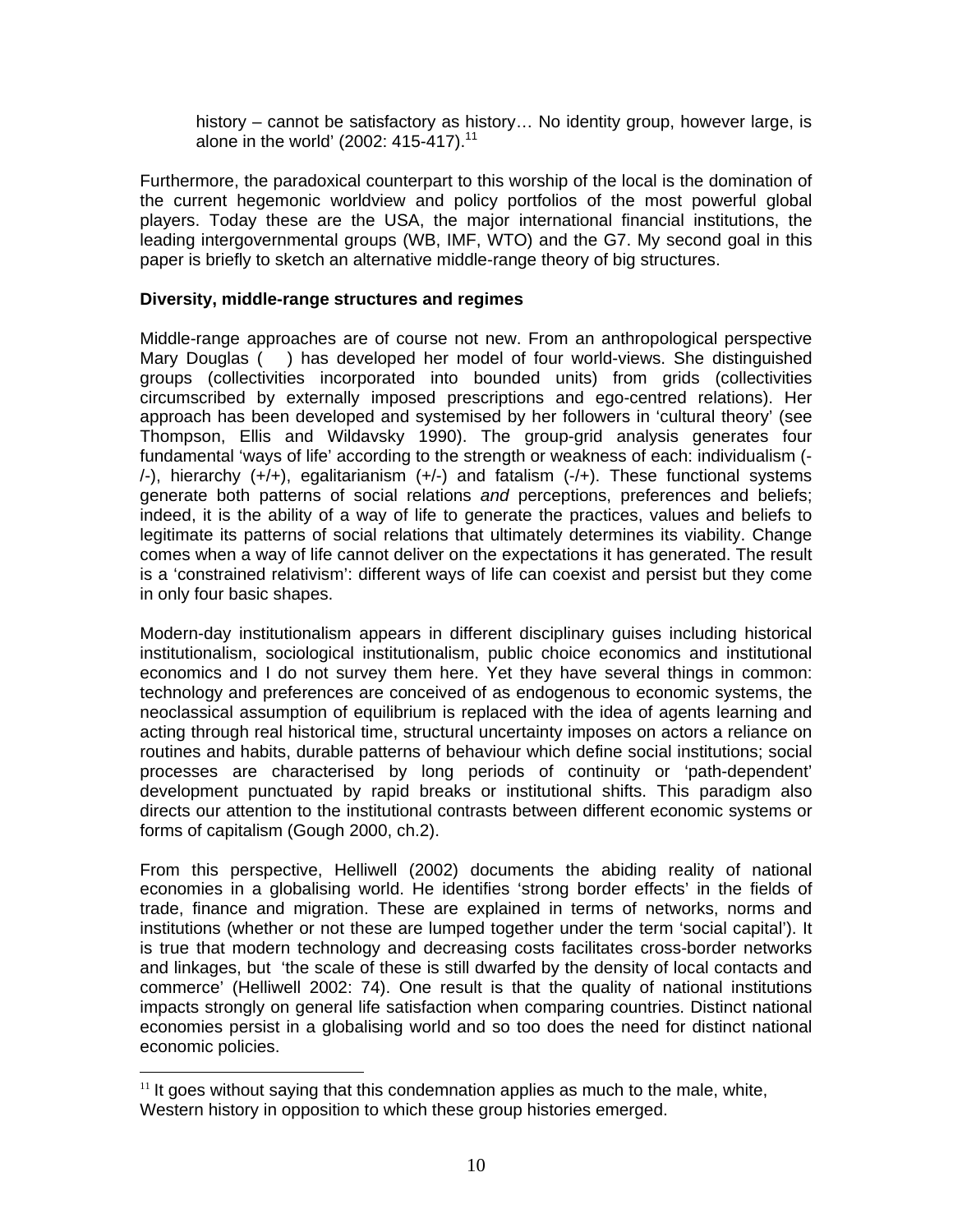The same applies to social policy. A more recent attempt by a group of us at Bath to develop a middle-range structural framework for understanding well-being in developing countries has radically extended the 'welfare regime' concept of Esping Andersen(1990; Gough and Wood et al 2004). This neo-institutional approach attempts to steer a middle way between teleological or functionalist approaches (both modernisation and Marxist) on the one hand, and post-modern approaches emphasising uniqueness and diversity on the other hand. A *welfare* regime is at the most general level an institutional matrix of market, state and family forms, which generates welfare outcomes. We consider that it offers a powerful framework for studying social policy in development contexts for four reasons. First, the welfare regime approach is concerned with the broader 'welfare mix': the interactions of public sector, private sector and households in producing livelihoods and distributing welfare: a dominant theme in the development literature. Second, it focuses not only on institutions but outcomes – the real states of well-being or ill-being of groups of people. Third, it is a 'political economy' approach which embeds welfare institutions in the 'deep structures' of social reproduction: it forces researchers to analyse social policy not merely in technical but in power terms, and this has much to offer. Fourth, it enables one to identify clusters of countries with welfare features in common; it holds out the promise of distinguishing between groups of developing countries according to their trajectory or paths of development.

However, much has to be refashioned to undertake this task. We first redefine welfare regimes in a more generic way to refer to all institutional arrangements, policies and practices affecting welfare outcomes and stratification effects in diverse social and cultural contexts. Within this, we then distinguish three broad families of regimes: welfare state regimes, informal security regimes and insecurity regimes. A *welfare state* regime describes a set of conditions where people normally meet (to varying extents) their security needs via participation in labour markets and financial markets and via the finance and provisioning role of a 'welfare state'. An *informal security* regime describes a set of conditions where people rely heavily upon family, community and parton-client relationships to meet their security needs, to greatly varying degrees. These relationships are usually hierarchical and asymmetrical and result in problematic inclusion or adverse incorporation, whereby poorer people trade some short-term security in return for longer-term vulnerability and dependence. At the extreme, an *insecurity* regime describes a set of conditions which generate gross insecurity and block the emergence of stable informal mechanisms to mitigate, let alone rectify, these. These regimes arise in areas of the world where powerful external players interact with weak internal actors to generate conflict and political instability. Insecurity regimes are rarely confined within national boundaries.

Using this framework we then identify more specific regime types in different zones of the world: mixed *liberal-informal welfare regimes* in Latin American countries outside the Caribbean; *productivist welfare regimes* in East Asia<sup>12</sup>, an informal security regime in South Asia; and a generalised *insecurity regime* in much of Africa. Further research could reveal more fine-grained patterns. We contend that the welfare regime framework moves forward the analysis of social policy and human welfare in development contexts. It exemplifies a materialist approach which explains welfare outcomes in terms of the deep structures of the domestic and international political economy, yet recognises the

<span id="page-11-0"></span> $12$  Though without investigating China and Vietnam.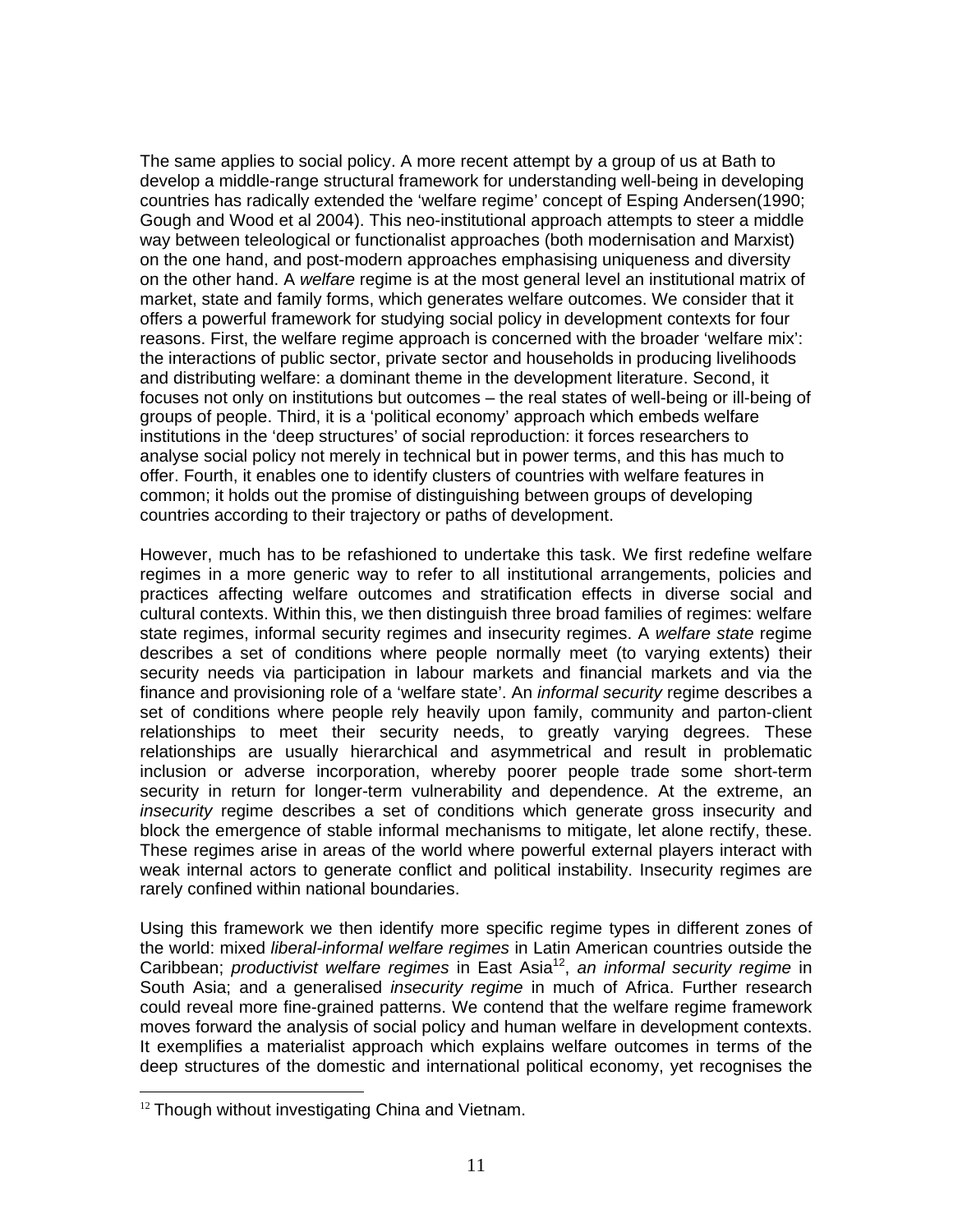role of actors' goals and mobilisations. Lastly, by charting a middle-range theory it permits the identification of clusters of countries sharing similar regime characteristics and paths of development.

## *Conclusion*

The common element in these approaches is that they undermine narratives of homogenization and in their place stress diversity and path dependency. They can form a bridge between universalizing and localizing accounts of the world in general and of social structures impacting upon human well-being in particular. This leads me on to more general observations on the connections between these two components.

# **SOCIAL STRUCTURES AND HUMAN WELLBEING**

Two conclusions can be drawn from the above. First, contrary to post-modernist and relativist thinking, dynamic, positional, yet objective judgements can be made about the effects on human wellbeing of changes in circumstances. By these standards individual wellbeing increases with the expansion of meaningful choices – when the bounds of 'unreflecting encapsulation' are loosened.<sup>13</sup> Second, macro structures still matter, but they are more open and varied than the discourse of hegemonic globalisation allows. Given path dependent development and inherited institutions – given in other words the combined and uneven development of history – there is a larger repertoire of institutional configurations and policy options than either globaphiles and globaphobes allow. Do these conclusions enable the contradiction identified in the introduction to be reconciled or at least diminished? Let me answer this at three levels: the individual, the lifeworld and big structures.

## *Individuals and critical autonomy*

 $\overline{a}$ 

Let us begin by comparing empirical studies of the components of well-being in different locales with those identified in universal lists such as those of Nussbaum and Doyal-Gough (see Clark and Gough 2004). Such comparisons reveal much overlap, first between different countries and communities and second, between these and more universalizing lists. The common 'labels' which emerge as desirable facets of well-being inlcude material resources, bodily well-being, social well-being, security, psychological well-being and freedom of choice and action. Yet there are differences, and one important example concerns education and learning. For example, the *Voices of the Poor* study found that knowledge was not generally considered as a good-in-itself, though human capital in an instrumental sense was recognized (Narayan 2000; Alkire 2002:63). Clark (2002:136-139) reports a similar finding in his study of human values in South Africa. Yet this contradicts many philosophical accounts of well-being which emphasise the intrinsic, extrinsic and constructive importance of learning; universal lists of well-being which all include items like understanding, culturally relevant knowledges, and literacy; and well-known indicators such as the Human Development Index which includes two measures of knowledge acquisition as central components.

<span id="page-12-0"></span> $13$  Though subjective well-being may not be improved. Individuals who exert more critical autonomy and challenge community norms may suffer from ostracism and lowered SWB.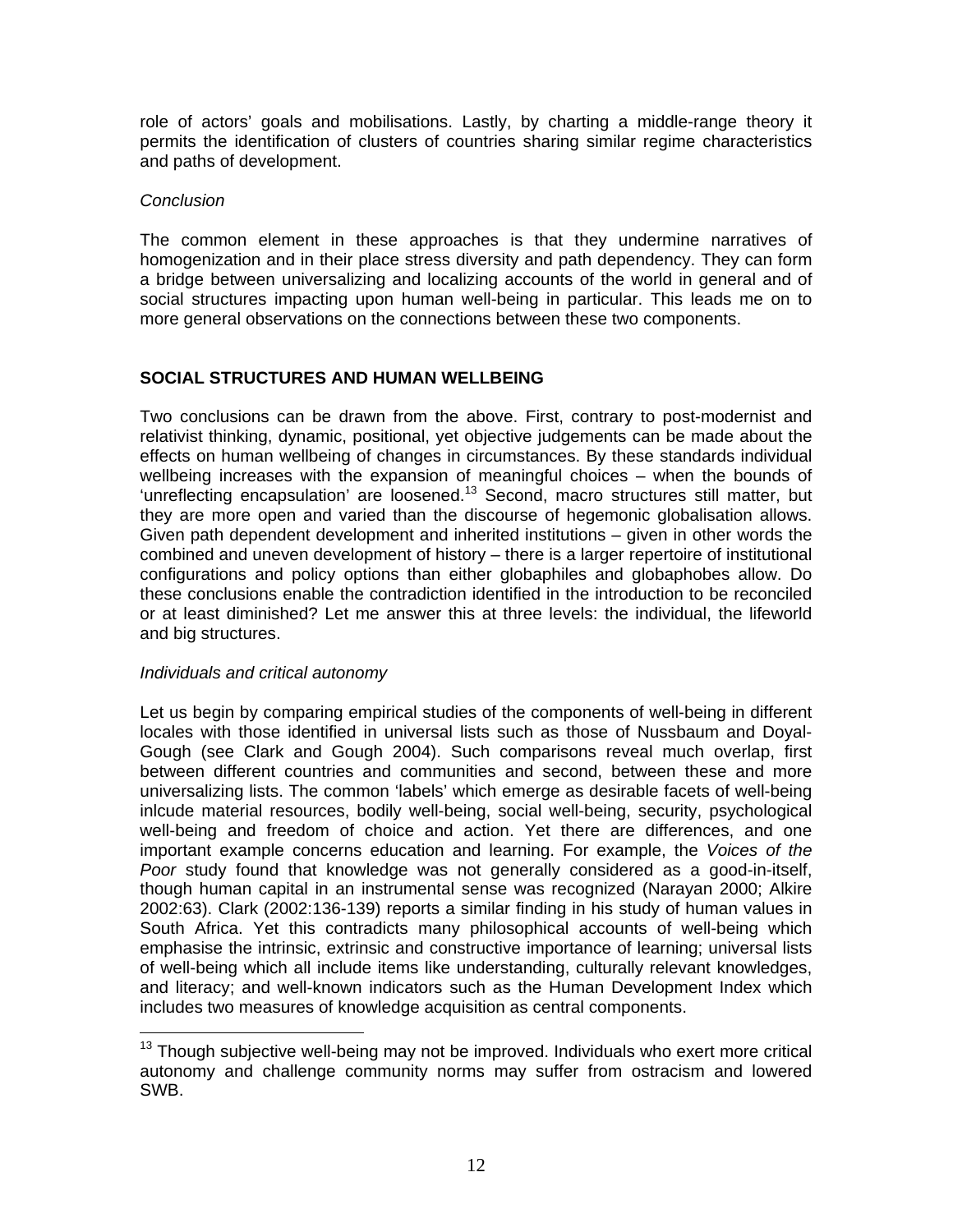I would claim that the discrepancies broadly centre on what we have termed 'critical autonomy'. Critical autonomy entails the capacity to situate the form of life one grows up in, to criticise it and, if necessary, to act to change it. This requires two things: individual capacities to exercise critical agency and social preconditions that provide opportunities for the exercise of critical agency. Without a measure of critical autonomy, local conceptions of well-being cannot be challenged. This applies whether the 'local' conceptions are articulated by individuals or groups.

This is to challenge purely individual, subjective 'hedonic' notions of wellbeing. One strong reason for doing so is the pervasive propensity of people to *adapt* to changes in their life circumstances, well documented in the psychological literature though the terms vary and include 'adaptive preferences', 'hedonic adaptation', 'the hedonic treadmill' or 'response shift' (eg. Frederic and Loewenstein, 1999, Camfield and Skevington, 2003, Cummins and Nistico 2002). This ability to adapt would appear to be a ubiquitous feature of the human condition and applies to individual misfortunes (debilitating illness) and gains (windfalls and raises), and to collective misfortunes (natural disasters) and improvements (economic growth and prosperity). All of them confound any simple reliance on SWB and hedonic subjective quality of life scores when making intrapersonal comparisons or comparisons over time.

This is recognised in an alternative psychological theorisation of *eudaimonic* wellbeing developed by Deci and Ryan (2000). Building on Maslow and Fromm, Ryan and Deci's self-determination theory identifies basic psychological needs which provide a universal foundation underlying the human actions studied by hedonic psychology. The three basic needs identified are *autonomy, competence and relatedness*. There is no space here to develop this theme, but the parallels between this philosophy and psychology of well-being and the our objective approach are immediately obvious. In particular, their theory supports the priority we give to *autonomy*, and agree with us that this refers not to independence, or non-reliance on others, as is often claimed by critics, but to selfregulation and volition, the recognition that acts are undertaken by you, not done to you (Sheldon 2001). Camfield and Skevington (2002: 29), who make a similar comparison, consider that 'Doyal and Gough's claim [about the centrality of autonomy] is supported by nearly three decades of research and assessment of the conceptual cluster of control, choice and mastery'. Furthermore, the need for *competence* embraces several other components of autonomy in THN (Doyal and Gough 1991:.59-69), including cultural understanding, cognitive skills, self-esteem, and elements of critical autonomy.<sup>1</sup> There is here a remarkable convergence between psychological need and human need theory.

## *Cultures and lifeworlds*

Culture can be perceived as both a resource and a context for social action. Livelihoods analysis has developed the idea of a portfolio of resources, including material, human

<span id="page-13-0"></span> $\overline{a}$ 14 The parallels with their third component, *relatedness,* is not so self-evident. However, THN identifies participation in one's social form of life as a universal goal of all peoples, specifies opportunities to participate in socially significant activities as a component of autonomy, and further identifies significant primary relationships (both intimate ones and primary support groups) as a 'universal satisfier characteristic' contributing to enhanced autonomy (Doyal and Gough 1991:50-51,66-69,207-210).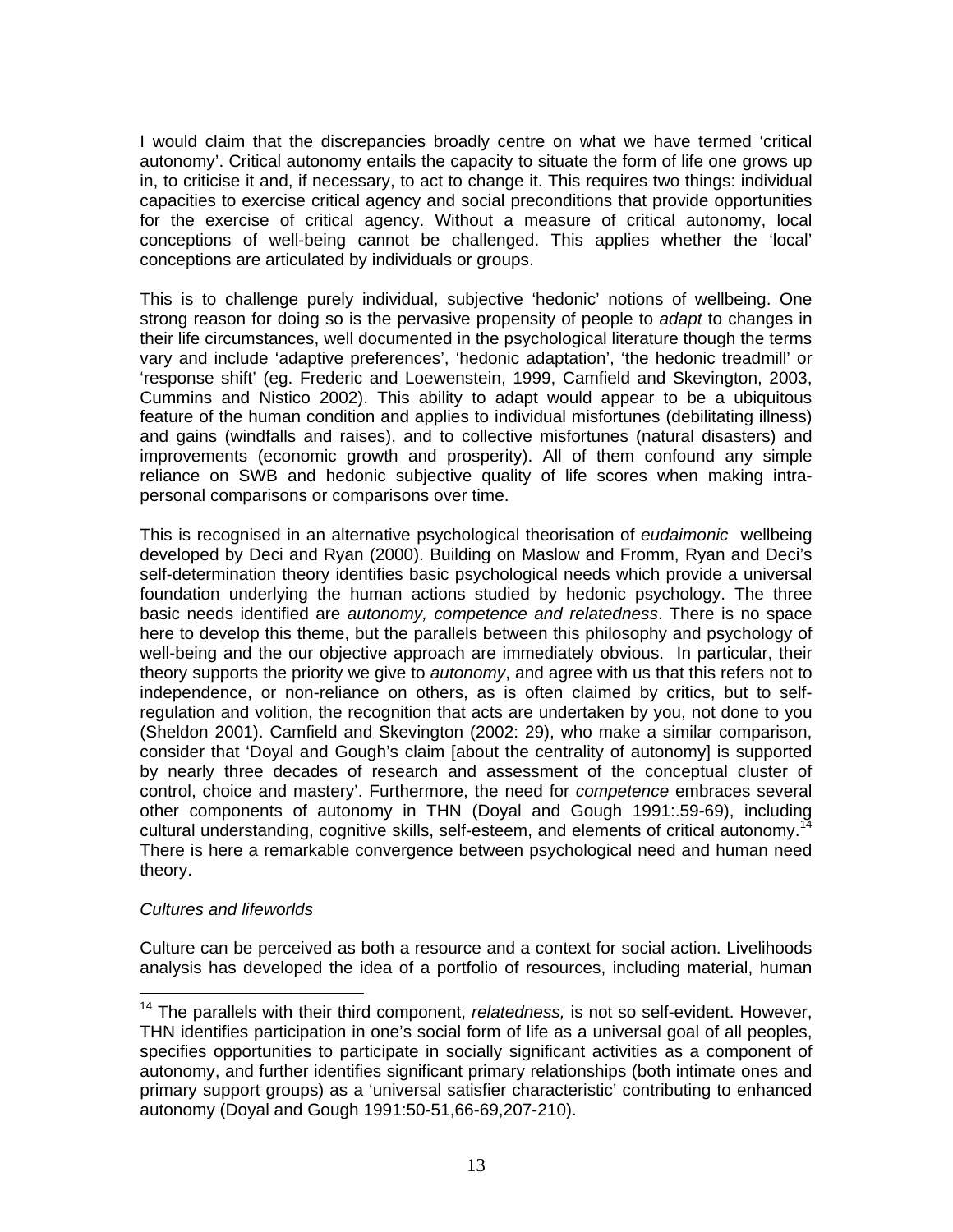and social resources (Carney 1998). In turn the Resource Profiles Approach extends this by including cultural resources (Lawson et al 2000; McGregor, this issue). A culture here is a set of norms, values and rules develop by a particular community in relationship to a particular natural and social environment, which generates meanings for people within that community. It is a resource insofar as it 'contains' durable solutions to problems which those individuals and collectivities face. However, this approach also recognizes that such identities are multiple and the 'solutions' contested, notably in mobile and migrant populations within the peripheral zones of capitalism. As Figueroa et al (1996) argue, deprived people can be culturally excluded via labeling, or have little choice but to trade down to despised identities in order to secure their basic needs (see also Altamirano et al this issue).

This dynamic and contested view of cultural identities is more congruent with the arguments for amore fine-grained interpretation of culture argued above. Critical autonomy requires participatory debate with some members exposed to alternative points of view and external experiences. 'External' here refers to any frame of reference outside that of the group being studied. All the contributors to the earlier discussion of the 'local-upwards' resolution to the universal-local dilemma agree that some kind of inter-cultural discussion should be fostered in order to arrive at ethically justifiable and practically workable conceptions of the good. This requires what we term 'cross-cultural learning'. Thus a more contextual concept of 'culture' does not rule out some testing, evaluating and reform of cultural practices, invoking external viewpoints. The choice is as much between individuals and upholders of the dominant local culture as between universal and local conceptions of well-being.[15](#page-14-0)

#### *Globalisation and the universal*

 $\overline{a}$ 

Globalisation as a power discourse is very different from universalism as a normative discourse, and I begin with the former. The contemporary form of 'incomplete' globalisation is shaped by the most powerful actors in the world system. Today these are the USA, the major international financial institutions, the leading intergovernmental groups (WB, IMF, WTO) and the G7. This remains true despite the frequent framing of these international discourses in terms of human rights. The rights are often framed in too specific, one-size-fits-all (OSFA) terms– the 'single sustainable world model'

<span id="page-14-0"></span> $15$  The news is replete with cases where local cultural practices conflict with notions of universal human needs and rights held by some (and more than a handful of) people within the cultural system concerned. Consider for example, two headlines in the Guardian in May 2004: 'Village council approved rapes: A village council in Pakistan permitted a landlord to rape the sister and sister-in-law of a man he accused of an illicit relationship with his daughter, police said yesterday'. Also 'Execution nears for mentally ill Texas killer'. Both actions were challenged: the first by police in the nearby town of Kabirwala, the second by civil rights groups in Texas and the US. In another example, Njoya (2002) discusses the dilemmas faced in Kenya by the current constitution on 'customary law'. All new laws are subject to customary law unless they are 'repugnant to justice or morality'. However, the dominant cultural ideology rules out any such appeal, even in cases of genital mutilation or denying married women's right to inherit property. Groups opposed to these cultural practices have had recourse to two external discourses: 'colonial' law (the 1882 British Married Women's Property Act) and global discourses on rights.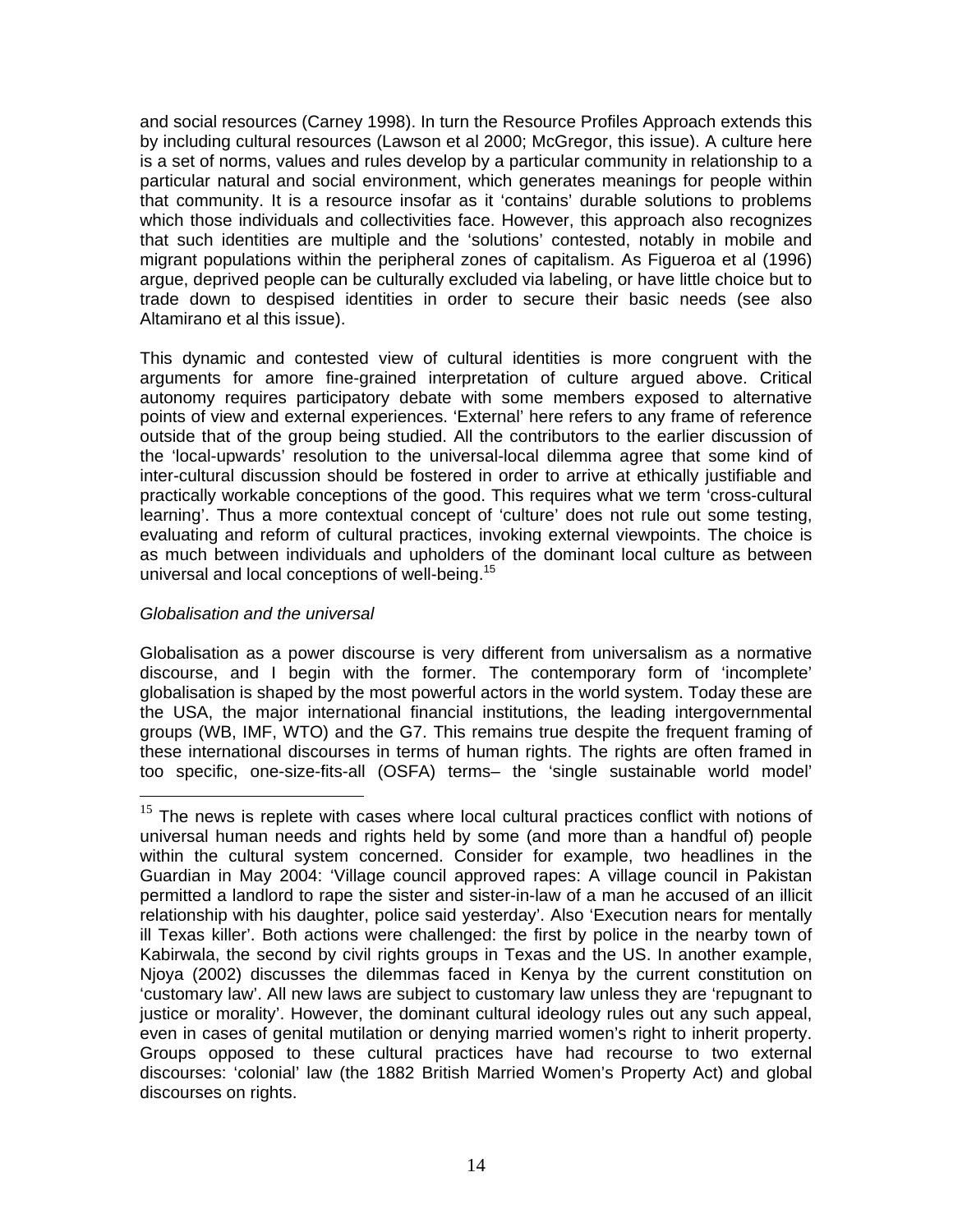identified in the US National Security Strategy. Thus democracy is equated with forms of legal democracy or competitive elitism as they have emerged in the West (Held 1996). Thus social rights, where recognized, tend to be interpreted in terms of state-delivered, justiciable, formal rights. Real-world social structures are heavily dominated by a hegemonic Washington-dominated elite with its own self-serving agenda. In this light, cultural diversity and relativism can be interpreted as a form of resistance from below, as argued by the G3, G20, G77 etc (Deacon) and members of the anti-globalisation movement. Part of the disconnect identified at the start of this paper can be explained in these terms.

Yet this is too simple and sits uneasily alongside the contemporary view of the end of the Washington consensus (Stiglitz, ; Gore 2000) or of Deacon's (2004) portrayal of diversity, fragmentation and disunity in current debates and alliances around global social policy. The Bretton Woods institutions disagree with the United Nations institutions, there are divisions within the UN family of organisations, the G7 are opposed by the G3, the US neo-liberal model is contested by the EU social liberal model, while the US currently opposes any form of global social levy or extension of global social rights. Deacon refers to the 'check-mate' at governmental and inter-governmental levels.

This emerging dispute and variety has the merit of challenging OSFA policy prescriptions – there is no longer a 'single policy size' whether in economic, social, environmental or other policy areas. There are signs that this is slowly being recognized within leading international institutions. For example, the *World Development Report 2004: Making Services Work for Poor People*, seems to recant past mistakes and claims that 'no one size fits all'. Instead it develops an extensive case that 'eight sizes do'. This divides countries according to whether politics are pro-poor or clientelist, whether populations and thus service clients are homogenous or heterogenous in their preferences, and whether the particular services are hard or easy to monitor. The first distinction is evidently simplistic, according to our analysis of informal security regimes. Yet, the Report does indicate a process of learning from mistakes and a recognition of the huge importance of context in understanding the delivery and impact of services (and other need satisfiers) at the local level.

Furthermore, Deacon and some other supporters of a socially responsible globalism argues that this diversity strengthens the need for a 'solid ethical reference point' to arbitrate the various positions of 'actors in practice'. We thus return to the case for an ethically attractive universalism around which consensus can be built. If the powerful are not to determine this, then the struggles to rationalise world governance advocated by GSP are of urgent importance. To succumb to cultural or post-modern relativism would simply leave open the field to the most powerful global forces.

The earlier arguments about diversity, regimes and path dependency perhaps point to a resolution of the original contradiction in terms of *regimes* and *regions*. Our regime approach enables us to combine a universalism about ends with a relativism about means. We conclude that there *is* a moral hierarchy of regime types, from insecurity regimes to informal security regimes to formal security regimes. Yet in proposing and supporting policy measures within a medium term timeframe (say within the lifetime of the Millennium Development Goals) we must be sensitive to history, globalisation and path dependency. Relativism of means entails considering a wide repertoire of policy measures and a wide range of actors in the public domain, not confined to the state (Wood and Gough 2004).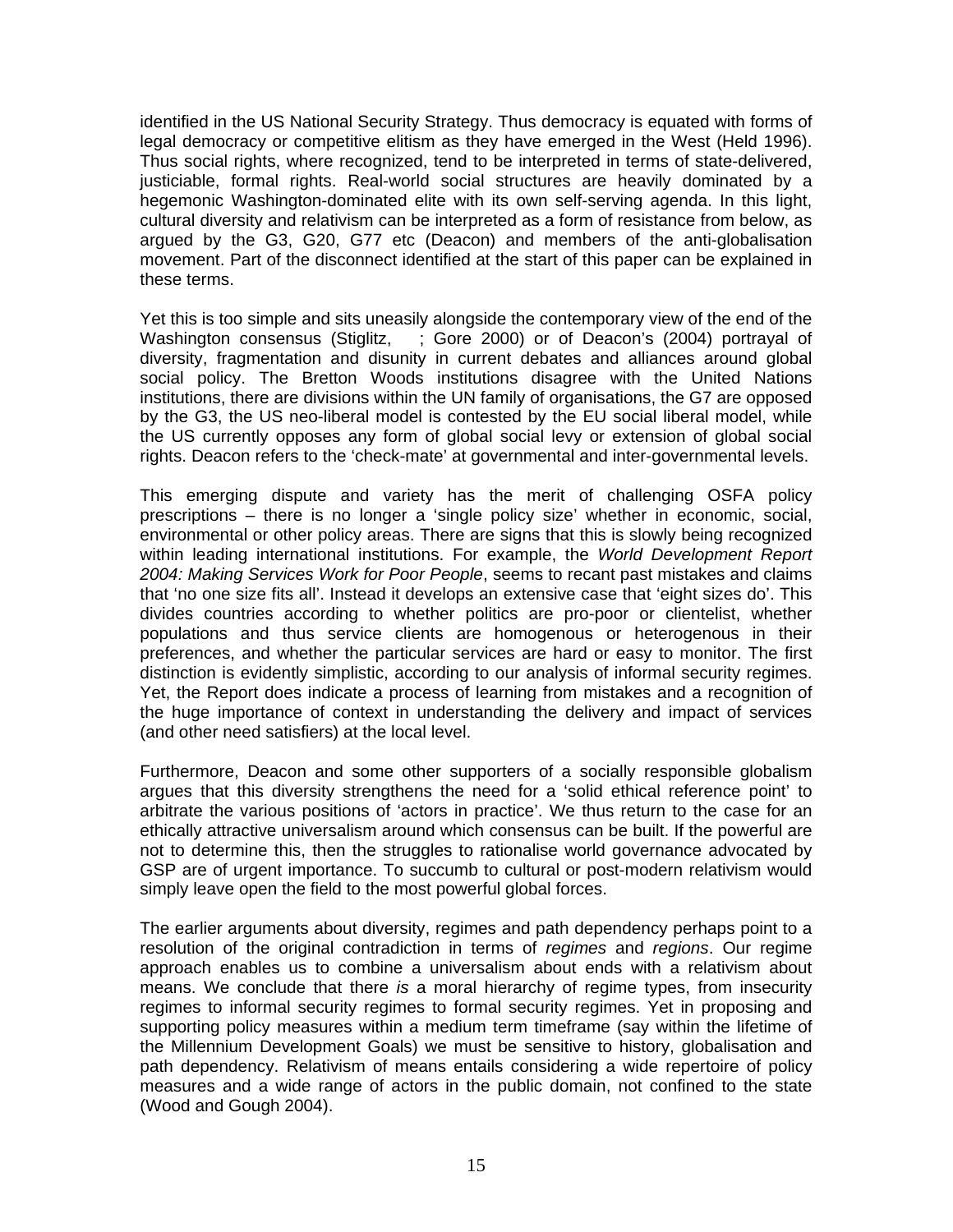In practice, this may well entail intermediate regional actors and institutions coupled with a concept of multi-tiered, international welfare systems. Room (2004), for example, extols the lessons of the most successful regional organisation, the European Union, where growing economic integration has fostered moves towards 'multi-tiered governance' and social interventions. If applied to Southern regional groupings, this would entail a substantial range of measures including regular monitoring of social standards and policy-targets, resource transfers on the basis of regional or global taxation or levies, mechanisms for cross-national policy learning and exchange of best practice, and new institutional arrangements for shared governance. These are ambitious goals, which are far from secure even in the EU. Yet they could potentially provide an institutional framework enabling policy-learning to take place across regions with a broadly similar socio-economic and cultural context.

Such a dual strategy can begin to resolve the contradiction with which I began. Regional and regime-specific actors and institutions can provide social models and policy learning which are better moulded to national and local realities than Washington or Genevabased global institutions. They can also enhance the voice of peoples and groups within the South. The combination of these with participatory policies to involve the poor can avoid uncritical subjugation to cultural norms while nourishing alternative social policies. Together, they can begin to challenge post-modern relativism about goals and OSFA global norms concerning means. It may reinvigorate the vision of common human needs coupled with local contestation over need satisfiers.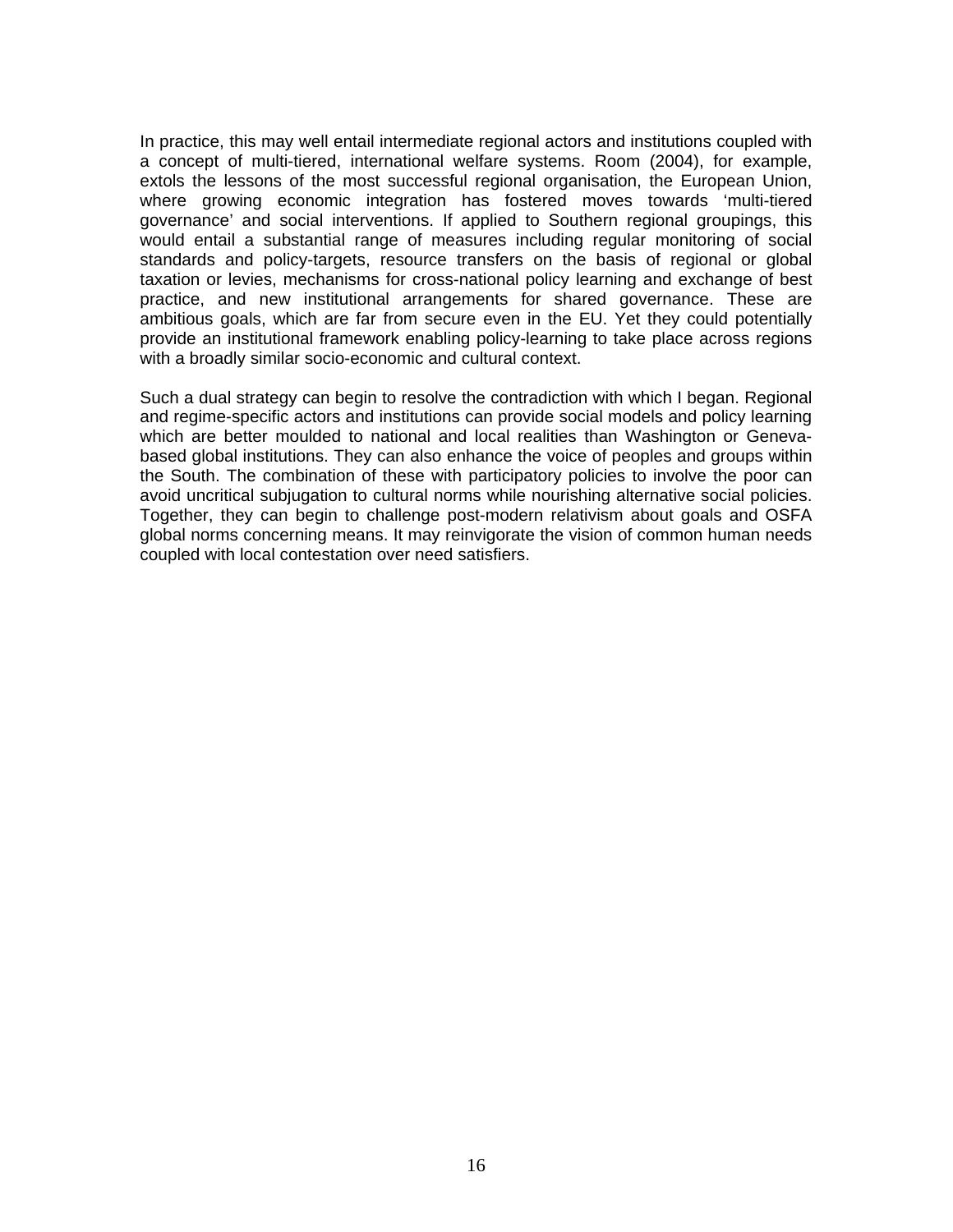## **Bibliography (incomplete)**

Alkire, Sabina (2002) *Valuing Freedoms: Sen's Capability Approach and Poverty Reduction*. Oxford: OUP

Bauman, Zygmunt (2004) *Identity.* Polity Press.

Bevan, Philippa (2004a) 'Conceptualising in/security regimes', in Gough and Wood et al. Bevan, Philippa (2004b) 'The dynamics of Africa's in/security regimes', in Gough and Wood et al.

Bevan, Philippa (2004c)

Camfield, Laura and Suzanne Skevington (2002) *Quality of life and well-being*. Paper for WeD January workshop

Camfield, Laura (2004) subjective measures of well-being for developing countries, in Wolfgang Glatzer et al (eds) *Challenges for the Quality of Life in Contemporary Societies*, Kluwer Academic Publishers.

Carney, Diana (ed) (1998) *Sustainable Rural Livelihoods:What contribution can we make?* DfID.

Chambers, Robert (1997) *Whose Reality Counts? Putting the Last First*. Intermediate Technology.

Christopher, John (1999), Situating psychological well-being: exploring the cultural roots of its theory and research. *J.Couns.Dev.* 77:141-152.

Clark, David A. (2002), *Visions of Development: A Study of Human Value*, Edward Elgar: Cheltenham.

Clark, David and I.Gough (2004) *Capabilities, needs and well-being: relating the universal and the local*. WeD WP..

Cook and Kothari

Cummins, R. and H.Nistico (2002) Maintaining life satisfaction: the role of positive cognitive bias. *Journal of Happiness Studies* 3(1):37-69.

Davis, Peter (2004) 'Rethinking the welfare regime approach in the context of Bangladesh', in Gough and Wood et al.

Deacon, Bob (2004) …

Desai, Meghnad ( ) *Marx's Revenge* 

Douglas, Mary (1987) *How Institutions Think*. Routledge.

Doyal, Len and Gough, Ian (1991), *A Theory of Human Need*, London: Macmillan. Esping-Andersen, Gosta (1990) *The Three Worlds of Welfare Capitalism.* Polity Press.Figueroa, Adolfo, T.Altamirano and D.Sulmont (1996) *Social Exclusion and Inequality in Peru*. Geneva: ILO.

Frederick, Shane and George Loewenstein (1999), Hedonic adaptation, in Kahneman et al (eds).

Geertz, Clifford (1983) *Local Knowledge: Further Essays in Interpretive Anthropology*. Basic Books.

Gore, Charles (2000) The Rise and Fall of the Washington Consensus as a Paradigm for Developing Countries, *World Development* 28(5): 789-814.

Gough, Ian (2000), *Global Capital, Human Needs and Social Policies: Selected Essays 1994-99*. Basingstoke: Palgrave.

Gough, Ian (2001) 'Globalization and regional welfare regimes: the East Asian case', *Global Social Policy* 1(2): 163-189.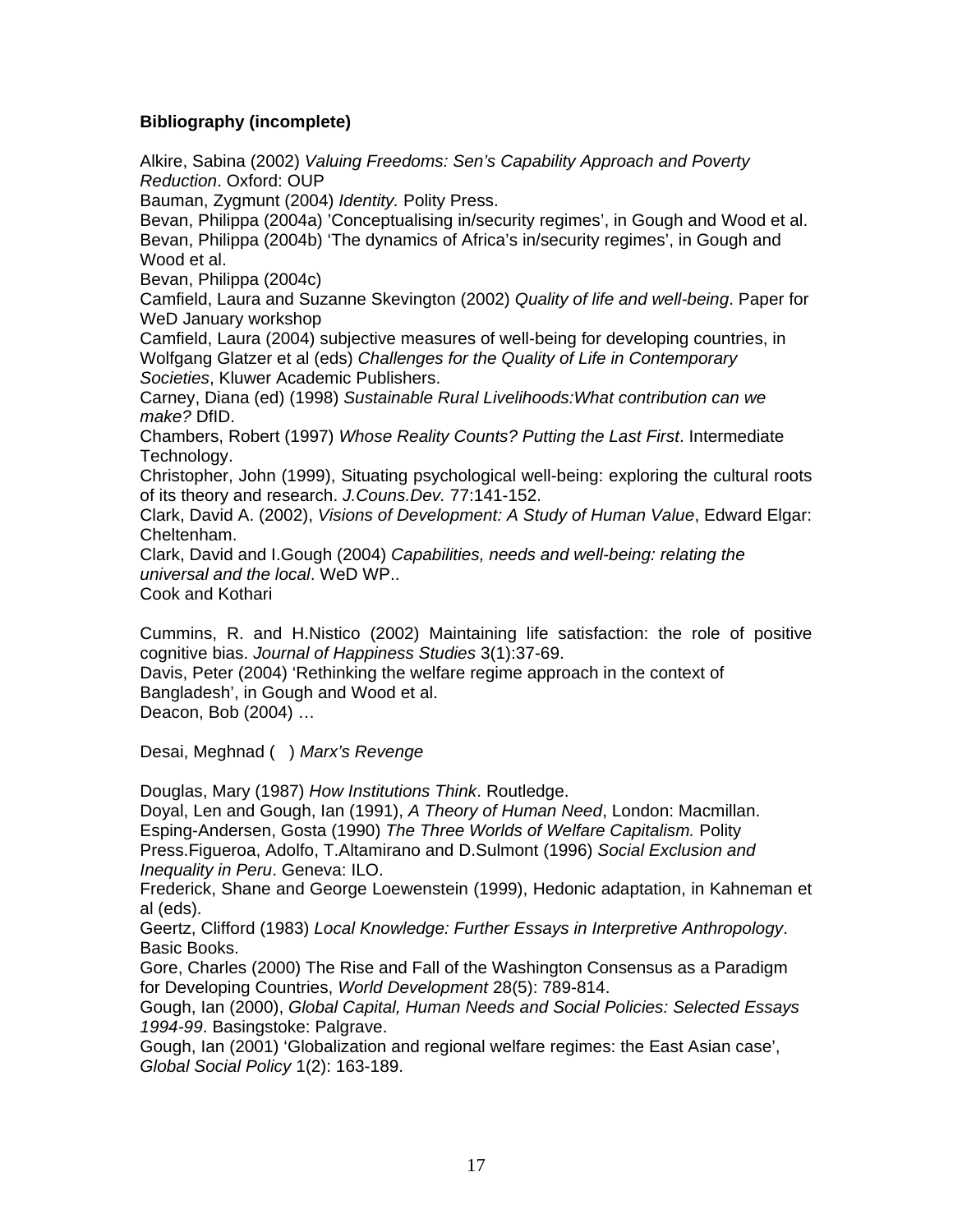Gough, Ian (2003) 'Lists and Thresholds: Comparing the Doyal-Gough Theory of Human Need with Nussbaum's Capabilities Approach', *WeD Working Paper No. 1*, University of Bath, UK.

Gough, Ian (2004a) 'Welfare regimes in development contexts: a global and regional analysis', in Gough and Wood et al.

Gough, Ian (2004b) 'East Asia: the limits of productivist regimes', in Gough and Wood et al.

Gough, Ian and Geof Wood, with Armando Barrientos, Philippa Bevan, Peter Davis and Graham Room (2004) *Insecurity and Welfare Regimes in Asia, Afric and Latin America.*  CUP.

Gulitt and Shah..

Held, David (1996) Models of Democracy. 2<sup>nd</sup> edition. Polity Press. Held, David, Anthony McGrew, David Goldblatt and Jonathan Perraton (eds) (1999) *Global Transformations*. Polity Press.

Helliwell, John (2002) *Globalization and Well-being.* Vancouver: UCB Press. Hobsbawm, Eric J. (2002) *Interesting Times.* Abacus.

Kahneman, Daniel, Ed Diener and Norrbert Schwartz (eds) (1999), *Well-Being: The Foundations of Hedonic Psychology*. New York: Russell Sage Foundation. Keesing,

Lawson, C. W., McGregor, A. and Saltmarshe, K. (2000), 'Surviving and Thriving: Differentiation in a Peri-Urban Community in Northern Albania', *World Development*, 28(8), 1499–1514 Lee, 1999

Menon, Nevedita (2002) Universalism without foundations? Review of Nussbaum. *Economy and Society* 31(1): 152-169.

Meyer, John W. et al (1997) World society and nation state, *American J. of Sociology* 103(1): 144-181.

Myrdal, Gunnar

Nagel

Narayan, Deepa et al (2000a) *Voices of the Poor: Can Anyone Hear Us?*. World Bank and Oxford: OUP.

Narayan, Deepa et al (2000b) *Voices of the Poor: Crying Out for Change*. World Bank and Oxford: OUP.

Njoya, Wanjiru (2002) *Law, culture and capabilities: critical perspectives on universalism*. Conference on Promoting Women's Capabilities: Examining Nussbaum's Capabilities Approach, St Edmund's College, Cambridge, 9-12 September 2002 Nussbaum, Martha (1993) Comment on Taylor, in Nussbaum and Sen.

Nussbaum, Martha C. (2000), *Women and Human Development: the Capabilities Approach*, Cambridge: Cambridge University Press.

Nussbaum, Martha C. and Sen, Amartya K. (1989), 'Internal Criticism and Indian Rationalist Traditions', in Michael Krausz (ed.) *Relativism, Interpretation and Confrontation*, South Bend: University of Notre Dame Press, pp. 299–325. Nussbaum, Martha C. and Amartya Sen (eds) (1993) *The Quality of Life*. Oxford: Clarendon Press.